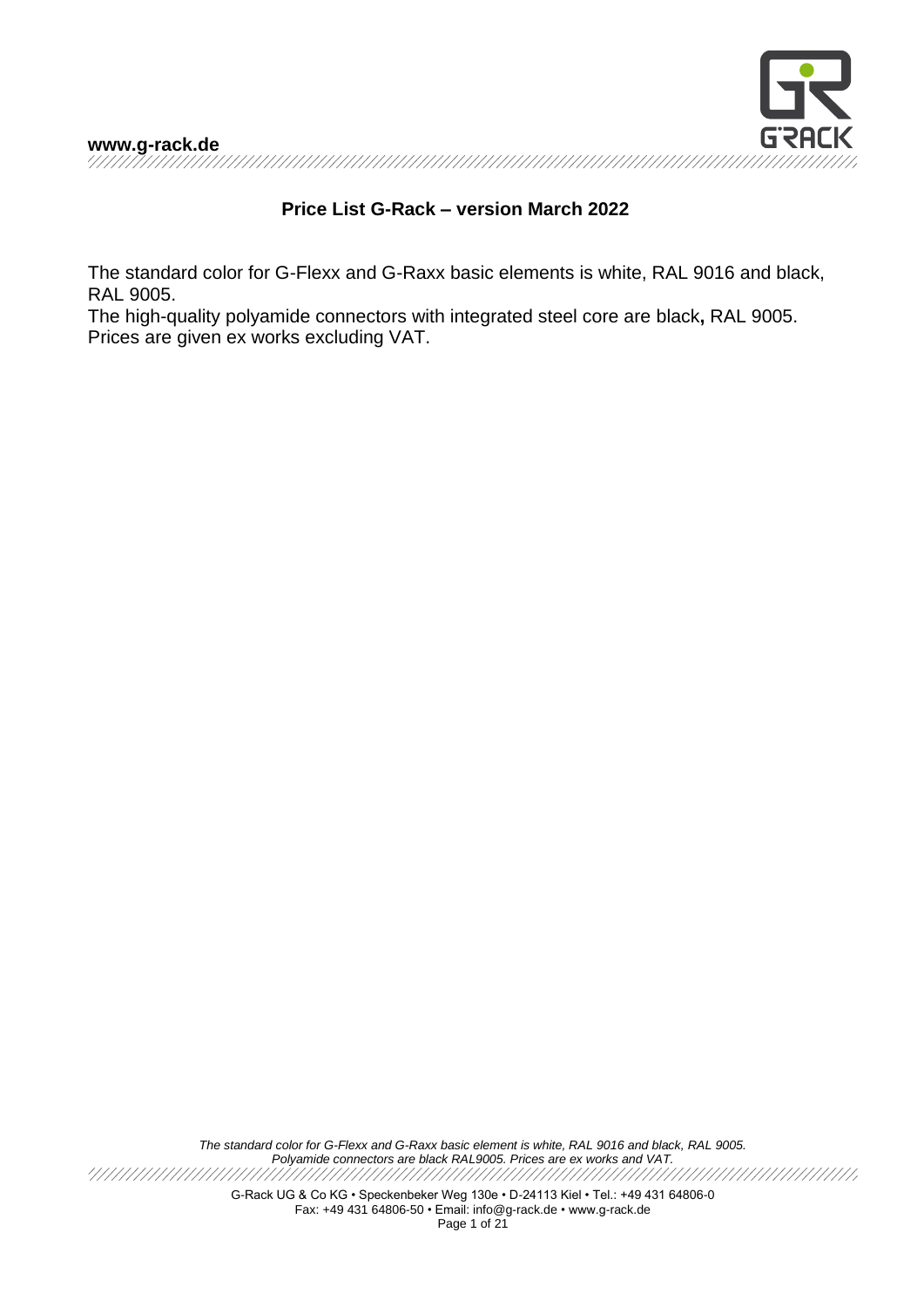

# **Index**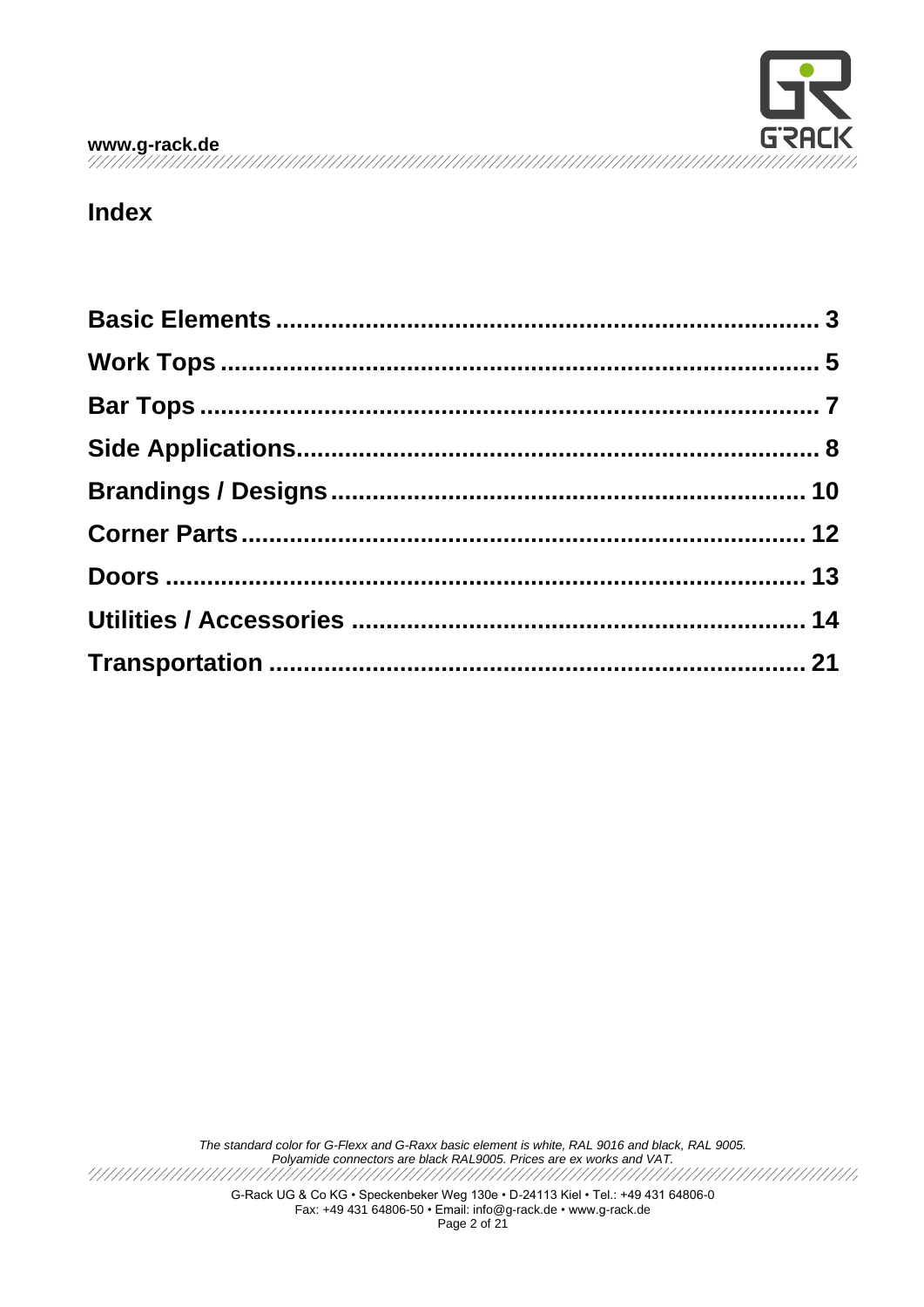

### **Basic Elements**

### **G-Flexx Basic Element**

Sturdy and light weighted frame design made of powder coated, square aluminum tubes (30/30/2 mm). The G-Flexx folds down flat for easy storage or transport. A patented connection system with a captive wing bolt, in frame positioning, allows a tool-free fast replacement of all components, accessories and applications. Adjustable thermoplastic legs and built in spirit level are supplied with each G-Flexx. Dimensions: W x D x H =  $1,200$  x 600 x 1,100 mm; Dimensions:  $W \times D \times H = 140 \times 640 \times 1,100 \text{ mm}$  (folded flat).<br>Color: White. RAL 9016<br>**Item no. fx-bm-wh** Color: White, RAL 9016 **Item no. fx-bm-wh EUR/unit 1,035.-** Color: Black, RAL 9005 **Item no. fx-bm-bk EUR/unit 1,035.-**

### **G-Flexx Basic Element Mini**

Sturdy and light weighted frame design made of powder coated, square aluminum tubes (30/30/2 mm).

The G-Flexx folds down flat for easy storage or transport. A patented connection system with a captive wing bolt, in frame positioning, allows a tool-free fast replacement of all components, accessories and applications.

Adjustable thermoplastic legs and built in spirit level are supplied with each G-Flexx.

Dimensions: W x D x H =  $600 \times 600 \times 1,100$  mm;

Dimensions: W x D x H = 100 x 640 x 1,100 mm (folded flat).

| Color: White, RAL 9016 | Item no. fx-bms-wh | <b>EUR/unit</b> | -520.- |
|------------------------|--------------------|-----------------|--------|
| Color: Black, RAL 9005 | Item no. fx-bms-bk | <b>EUR/unit</b> | -520.- |

| Color: Black, RAL 9005      |
|-----------------------------|
|                             |
| <b>G-Raxx Basic Element</b> |

Sturdy and light weighted frame design made of powder coated, square aluminum tubes (30/30/2 mm).

A patented connection system with a captive wing bolt, in frame positioning, allows a tool-free fast replacement of all components, accessories and applications. Dimensions: W x D x H =  $600 \times 600 \times 780$  mm;

Color: Black, RAL 9005

Color: White, RAL 9016 **Item no. rx-bm-wh EUR/unit 345.-**



 $600$ 

### **G-Raxx Dolly Platform Base**

Stainless steel platform Base with 2 rigid and 2 swivel casters. Installation height from ground to Platform: 100 mm. Color: Stainless steel;  $\overline{W}$  x D = 540 x 540 mm; Affixed to the G-Raxx with a clamp fitting.

**Item no. rx-wb EUR/unit 155.-**

*The standard color for G-Flexx and G-Raxx basic element is white, RAL 9016 and black, RAL 9005. Polyamide connectors are black RAL9005. Prices are ex works and VAT.* /////////////////////

> G-Rack UG & Co KG • Speckenbeker Weg 130e • D-24113 Kiel • Tel.: +49 431 64806-0 Fax: +49 431 64806-50 • Email: [info@g-rack.de](mailto:info@g-rack.de) • www.g-rack.de

<span id="page-2-0"></span>



600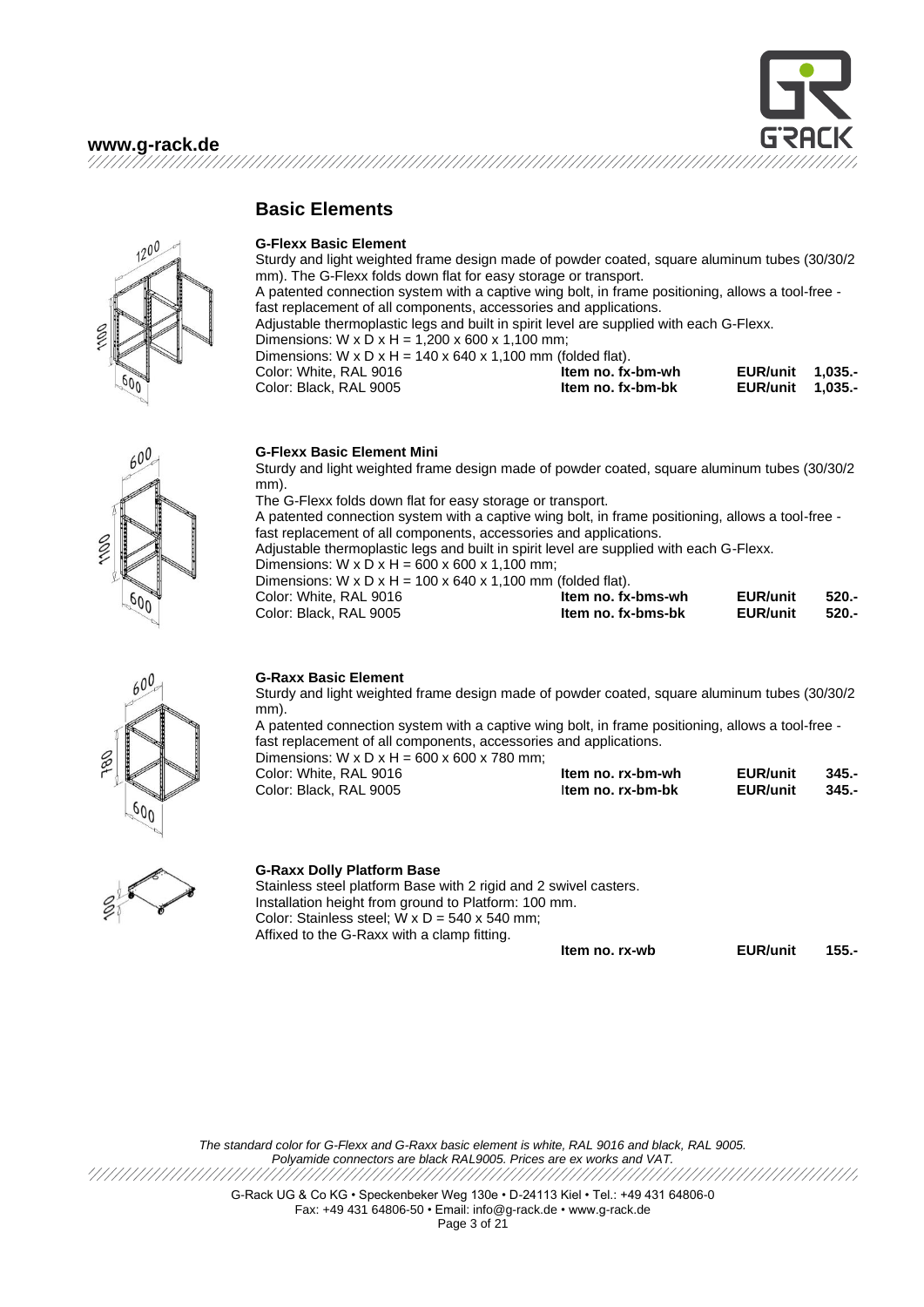



 $600^{\circ}$ 

600

PADY

### **G-Raxx Base Element**

For mounting under the basic module: aluminum tube, powder coated, with adjustable feet, height below the base module: 100 mm Color: White, RAL 9016 **Item no. rx-be-wh EUR/unit 70.-**  $Color: Black. RAL 9005$ 

### **G-Raxx Frame Adapter**

Sturdy and light weighted frame design made of powder coated, square aluminum tubes (30/30/2 mm). The frame is easily screwed with in frame wing bolts into the G-Raxx frame inserted nuts. This is a space saving option as between every 2 G-Raxx you can place the G-Raxx frame adapter to stretch the bar, without using a complete G-Raxx modul.

| adapter to stretch the bar, without using a complete G-Raxx modul. |                   |                 |        |
|--------------------------------------------------------------------|-------------------|-----------------|--------|
| Color: White, RAL 9016                                             | ltem no. xx-as-wh | <b>EUR/unit</b> | -130.- |
| Color: Black, RAL 9005                                             | Item no. xx-as-bk | <b>EUR/unit</b> | 130.-  |

### **G-Raxx Front Frame 1-1**

Sturdy and light weighted frame design made of powder coated, square aluminum tubes (30/30/2 mm). The Frame is easily fixed on a G-Raxx, using the stainless steel connection rails. This adapter gives you a Space saving solution, for the use of a 1800 mm long bar setup, in combination with a G-Flexx. All accessories can be used within this combination. Dimensions: W x D x H =  $600 \times 30 \times 1,040$  mm. Color: White, RAL 9016 Color: Black, RAL 9005

| . |                     |                 |        |
|---|---------------------|-----------------|--------|
|   | Item no. rx-ff11-wh | <b>EUR/unit</b> | -230.  |
|   | ltem no. rx-ff11-bk | <b>EUR/unit</b> | -230.- |

# $1200$

### **G-Raxx Front Frame 2-1**

Sturdy and light weighted frame design made of powder coated, square aluminum tubes (30/30/2 mm). The frame is easily fixed on 2 G-Raxx, using the stainless steel connection rails. All accessories can be used within this combination.<br>Dimensions:  $W \times D \times H = 1,200 \times 30 \times 1,040 \text{ mm}$  $= 1,200 \times 30 \times 1,040 \text{ mm}.$ 

| DIMENSIONS. W X D X $n = 1,200$ X 30 X  |  |
|-----------------------------------------|--|
| $C2$ $\sim$ $M/L$ $\sim$ $R1$ $R2$ $R3$ |  |

| Color: White, RAL 9016 | Item no. rx-ff21-wh | <b>EUR/unit</b> | 425.- |
|------------------------|---------------------|-----------------|-------|
| Color: Black, RAL 9005 | ltem no. rx-ff21-bk | <b>EUR/unit</b> | 425.- |

*The standard color for G-Flexx and G-Raxx basic element is white, RAL 9016 and black, RAL 9005. Polyamide connectors are black RAL9005. Prices are ex works and VAT.* 

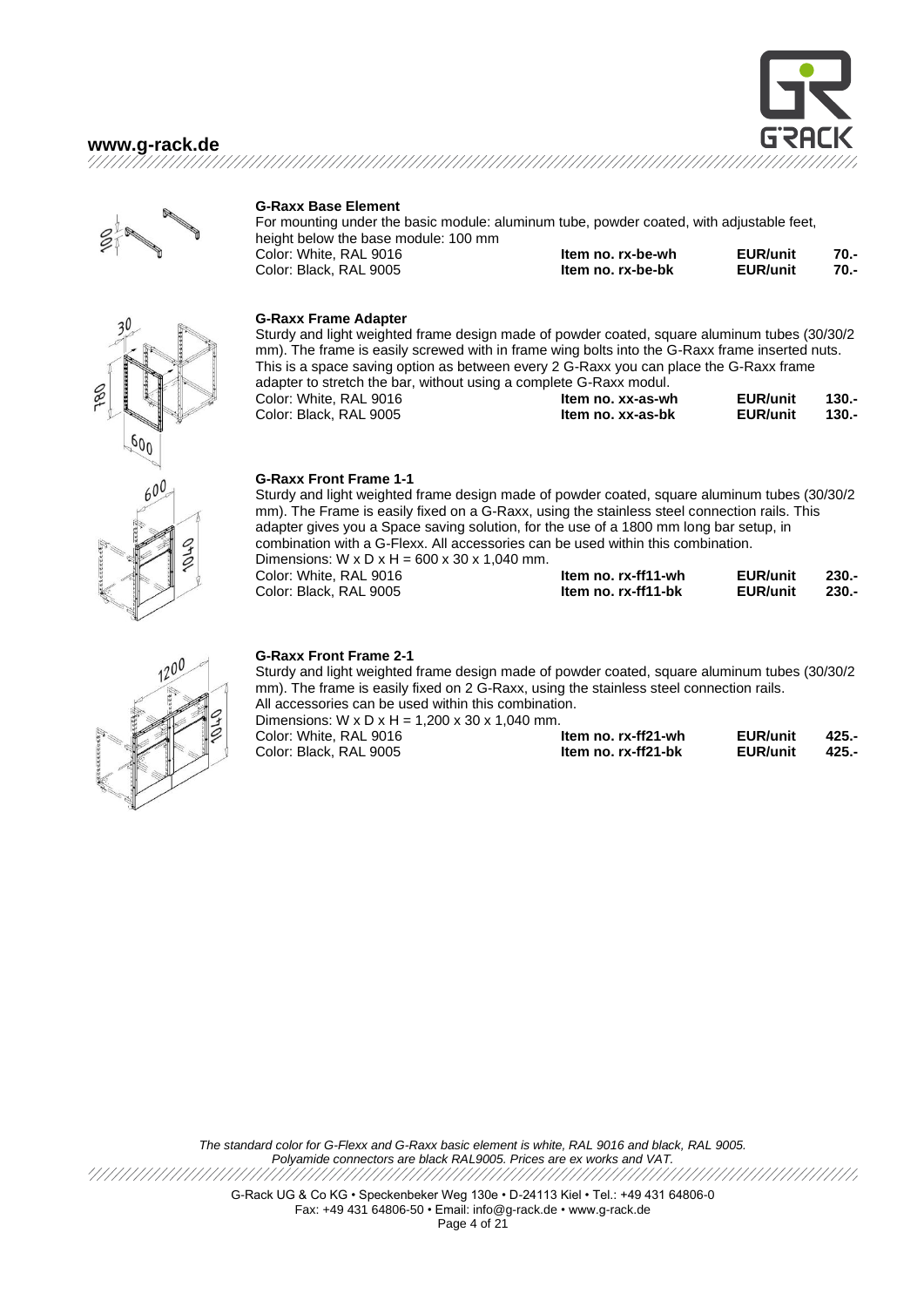**Work Tops** 

<span id="page-4-0"></span>

### **Work Top 1-1**

Work top made of 10 mm high pressure laminates (HPL), including inserted stainless steel nuts. Simply connect the wing bolts on your G-Flexx or G-Raxx, with the inserted nuts in your work top.<br>W.v.D.v.U. 4.200 v.C00 v.40 mm  $-1,200 \times 600 \times 10 \times$ 

| $VX D X D = 1.200 X 000 X 1011111.$ |                     |                    |       |
|-------------------------------------|---------------------|--------------------|-------|
| Color: White, similar to RAL 9016   | Item no. xx-wt11-wh | <b>EUR/unit</b>    | 250.  |
| Color: Black, similar to RAL 9005   | Item no. xx-wt11-bk | EUR/unit           | 250.- |
| Color: Wood/Color decor             | Item no. xx-wt11-wd | (price on request) |       |



### **Work Top 1-5**

Work top made of 10 mm high pressure laminates (HPL), including inserted stainless steel nuts. Simply connect the wing bolts on your G-Flexx or G-Raxx, with the inserted nuts in your work top. 1 cut out/opening made to order. Every further cutout EUR 45,-  $W \times D \times H = 1.200 \times 600 \times 10$  mm. Color: White, similar to RAL 9016 **Item no. xx-wt15-wh EUR/unit 310.-** Color: Black, similar to RAL 9005 **Item no. xx-wt15-bk EUR/unit 310.-** Color: Wood/Color decor I**tem no. xx-wt15-wd (price on request)**



### **Work Top 2-1**

Work top made of 10 mm High Pressure Laminates (HPL) , including inserted stainless steel nuts. Simply connect the wing bolts on your G-Flexx or G-Raxx, with the inserted nuts in your work top.

W x D x H =  $600$  x  $600$  x 10 mm. Color: White, similar to RAL 9016 Color: Black, similar to RAL 9005 Color: Wood/Color decor

| ltem no. xx-wt21-wh | <b>EUR/unit</b>    | $155 -$ |
|---------------------|--------------------|---------|
| ltem no. xx-wt21-bk | <b>EUR/unit</b>    | $155 -$ |
| ltem no. xx-wt21-wd | (price on request) |         |



### **Work Top 2-2**

Work top made of 10 mm high pressure laminates (HPL), including inserted stainless steel nuts. Simply connect the wing bolts on your G-Flexx or G-Raxx, with the inserted nuts in your work top. 2 cut outs/openings 1/2 GN, 1 cut out/opening 2/4 GN.

W x D x H =  $600 \times 600 \times 10$  mm. Color: White, similar to RAL 9016 Color: Black, similar to RAL 9005 Color: Wood/Color decor

| Item no. xx-wt22-wh | <b>EUR/unit</b>    | $220 -$ |
|---------------------|--------------------|---------|
| Item no. xx-wt22-bk | <b>EUR/unit</b>    | -220.   |
| Item no. xx-wt22-wd | (price on request) |         |

*The standard color for G-Flexx and G-Raxx basic element is white, RAL 9016 and black, RAL 9005. Polyamide connectors are black RAL9005. Prices are ex works and VAT.* /////////////////////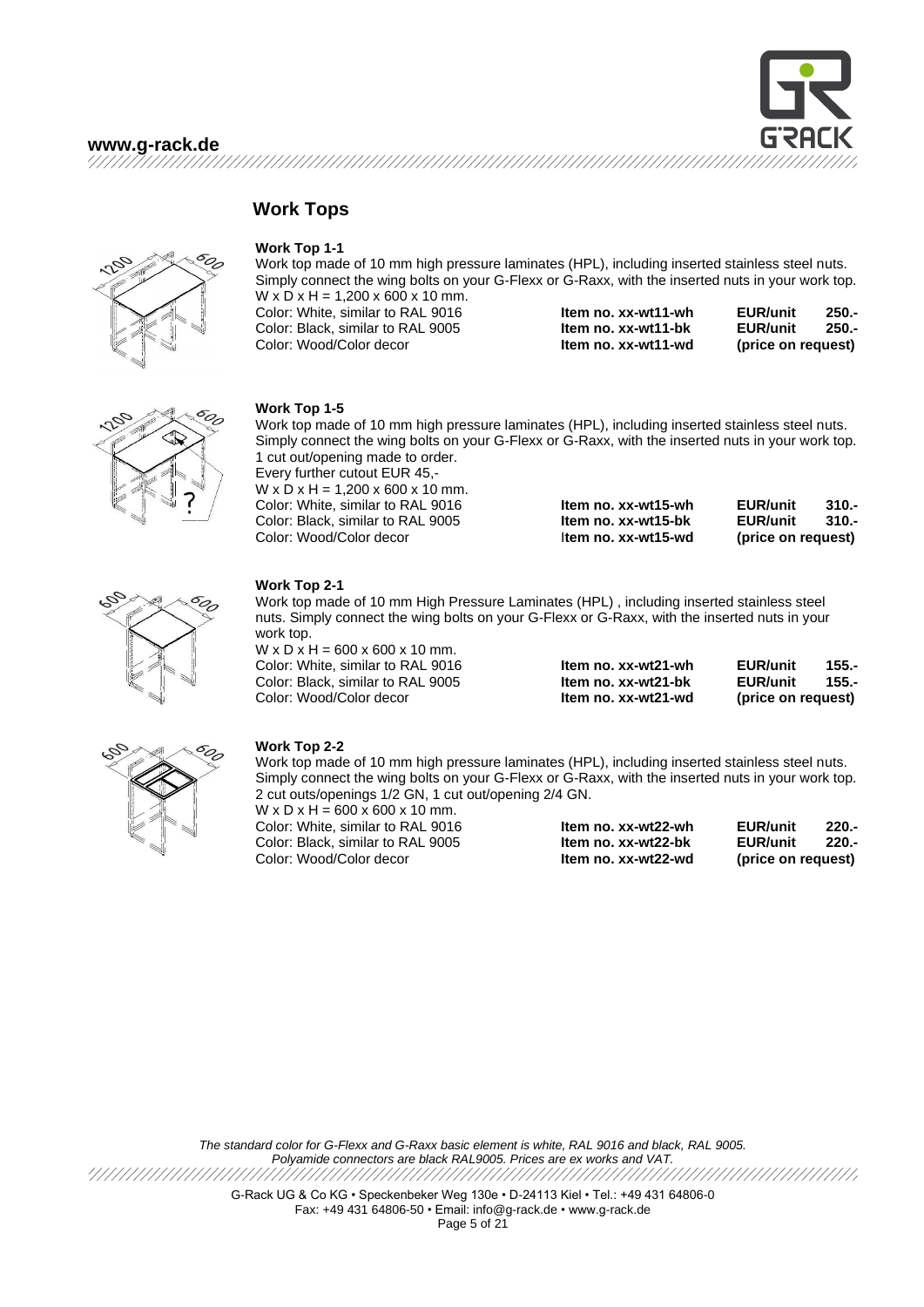

### **Work Top 2-3**

Work top made of 10 mm high pressure laminates (HPL), including inserted stainless steel nuts. Simply connect the wing bolts on your G-Flexx or G-Raxx, with the inserted nuts in your work top. 1 cut out/opening made to order. Every further cutout EUR 45,-  $W \times D \times H = 600 \times 600 \times 10$  mm. Color: White, similar to RAL 9016 **Item no. xx-wt23-wh EUR/unit 240.-** Color: Black, similar to RAL 9005 Color: Wood/Color decor **Item no. xx-wt23-wd (price on request)**



### **Work Top 2-4**

Work top made of 10 mm high pressure laminates (HPL), including inserted stainless steel nuts. Simply connect the wing bolts on your G-Flexx or G-Raxx, with the inserted nuts in your work top. 1 cut out/opening 520 x 235 mm.

 $W \times D \times H = 600 \times 600 \times 10$  mm. Color: White, similar to RAL 9016 **Item no. xx-wt24-wh EUR/unit 190.-** Color: Black, similar to RAL 9005 **Item no. xx-wt24-bk EUR/unit 190.-** Color: Wood/Color decor **Item no. xx-wt24-wd** 

### **Work Top 2-5**

Work top made of 10 mm high pressure laminates (HPL), including inserted stainless steel nuts. Simply connect the wing bolts on your G-Flexx or G-Raxx, with the inserted nuts in your work top. 1 cut out/opening 520 x 325 mm.

 $W \times D \times H = 600 \times 600 \times 10$  mm. **Color: White, similar to RAL 9016 Color: Black, similar to RAL 9005** Color: Wood/Color decor

| Item no. xx-wt25-wh | <b>EUR/unit</b>    | 190.- |
|---------------------|--------------------|-------|
| Item no. xx-wt25-bk | <b>EUR/unit</b>    | 190.- |
| Item no. xx-wt25-wd | (price on request) |       |

### **G-Raxx/G-Flexx HPL Ledges 2-9**

Ledges made of 10 mm high pressure laminates (HPL), including inserted stainless steel nuts. Simply connect the wing bolts on your G-Flexx or G-Raxx, with the inserted nuts in your Ledges.  $W \times D \times H = 600 \times 30 \times 10$  mm.

Color: White, similar to RAL 9016 **Item no. xx-wt00-wh EUR/pair 75.-** Color: Black, similar to RAL 9005 **Item no. xx-wt00-bk EUR/pair 75.-** Color: Wood/Color decor **Item no. xx-wt00-wd (price on request)**

**Work Top Adapter for G-Raxx**

The Adapter is made of stainless steel and is fitted between 2 G-Raxx. The Adapter is fitted underneath both facing work tops. The 600 mm work top is fitted on top of the adapters, and is secured with the wings bolts, without the use of a G-Raxx underneath. The bar top is stretched from 1,200 to 1,800 mm. 2 Adapters are supplied.

**Item no. xx-tc EUR/unit 55.-**

*The standard color for G-Flexx and G-Raxx basic element is white, RAL 9016 and black, RAL 9005. Polyamide connectors are black RAL9005. Prices are ex works and VAT.* /////////////////////// 

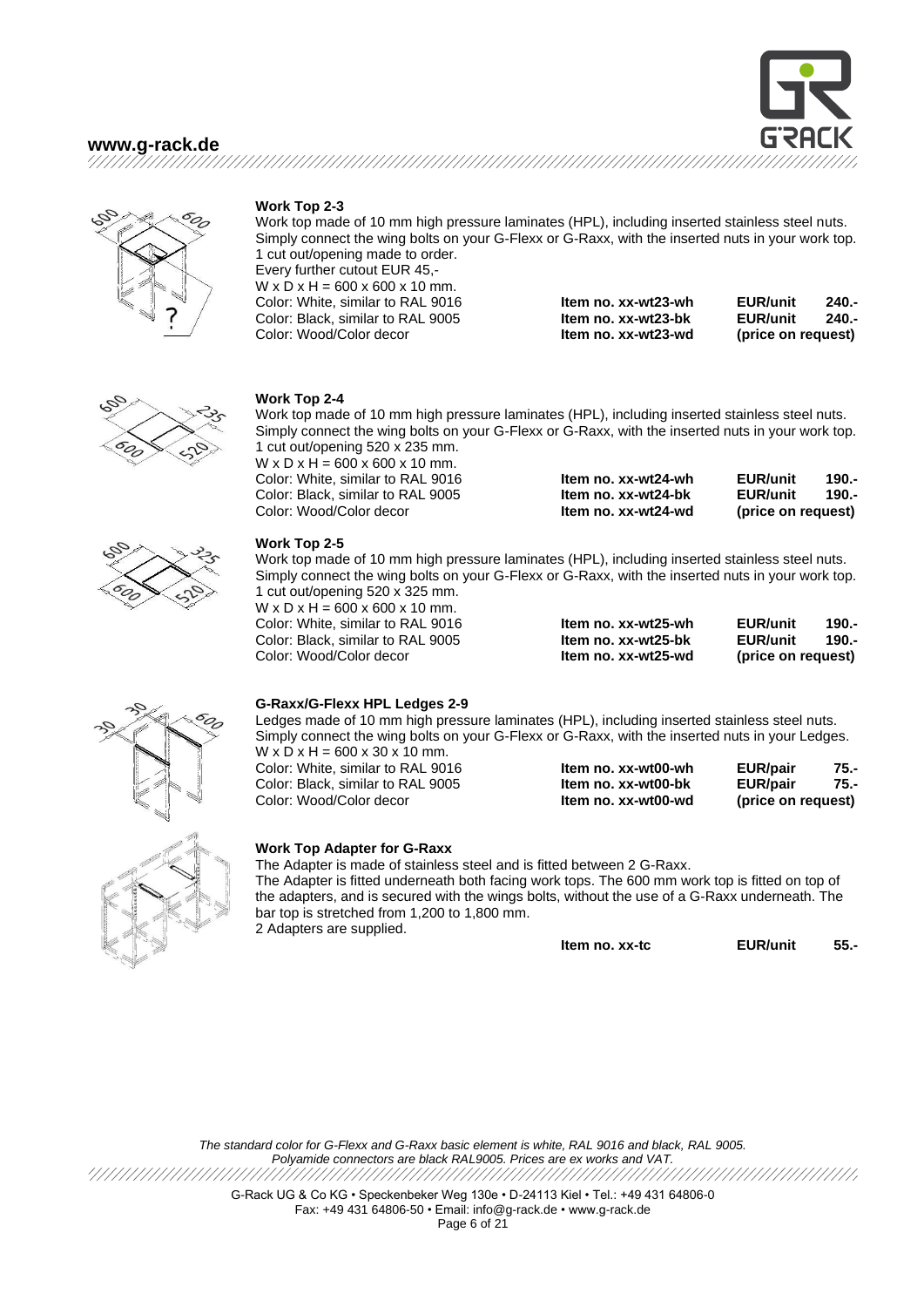

### **Bar Tops**

<span id="page-6-0"></span>

### **Bar Top 6**

Bar top for double sided applications made of powder coated aluminum, including inserted nuts. Simply connect the wing on your G-Flexx with the inserted nuts in your bar top. Aluminum channel for keder stripe insert included. For G-Raxx only with front frame (item. No. rx-ff…) use.  $W \times D \times H = 600 \times 235 \times 85$  mm. Color: White, RAL 9016 **Item no. xx-ctsa1-wh EUR/unit 265.-** Color: Black, RAL 9005 **Item no. xx-ctsa1-bk EUR/unit 265.-** Color: Custom according to RAL Classic **Item no. xx-ctsa1-sp** 



### **Bar Top 7**

Bar top for double sided applications made of powder coated aluminum, including inserted nuts. Simply connect the wing bolts on your G-Flexx with the inserted nuts in your bar top. Aluminum channel for keder stripe insert included. For G-Raxx only with front frame (item. No. rx-ff…) use. W x D x H =  $1,200$  x 235 x 85 mm. Color: White, RAL 9016 **Item no. xx-ctsa2-wh EUR/unit 330.-** Color: Black, RAL 9005 **Item no. xx-ctsa2-bk EUR/unit 330.-** Color: Custom according to RAL Classic **Item no. xx-ctsa2-sp EUR/unit 365.-**



### **Bar Top 8**

Bar top for double sided applications made of powder coated aluminum, including inserted nuts. Simply connect the wing bolts on your G-Flexx with the inserted nuts in your bar top. Aluminum channel for keder stripe insert included. For G-Raxx only with front frame (item. No. rx-ff…) use. W x D x H =  $1,800$  x 235 x 85 mm. Color: White, RAL 9016 **Item no. xx-ctsa3-wh EUR/unit 515.-** Color: Black, RAL 9005 **Item no. xx-ctsa3-bk EUR/unit Color: EUR/unit 51.1515.**<br>Color: Custom according to RAL Classic **Item no. xx-ctsa3-sp EUR/unit** 

Color: Custom according to RAL Classic **Item no. xx-ctsa3-sp EUR/unit 550.-**

*The standard color for G-Flexx and G-Raxx basic element is white, RAL 9016 and black, RAL 9005. Polyamide connectors are black RAL9005. Prices are ex works and VAT.* /////////////////////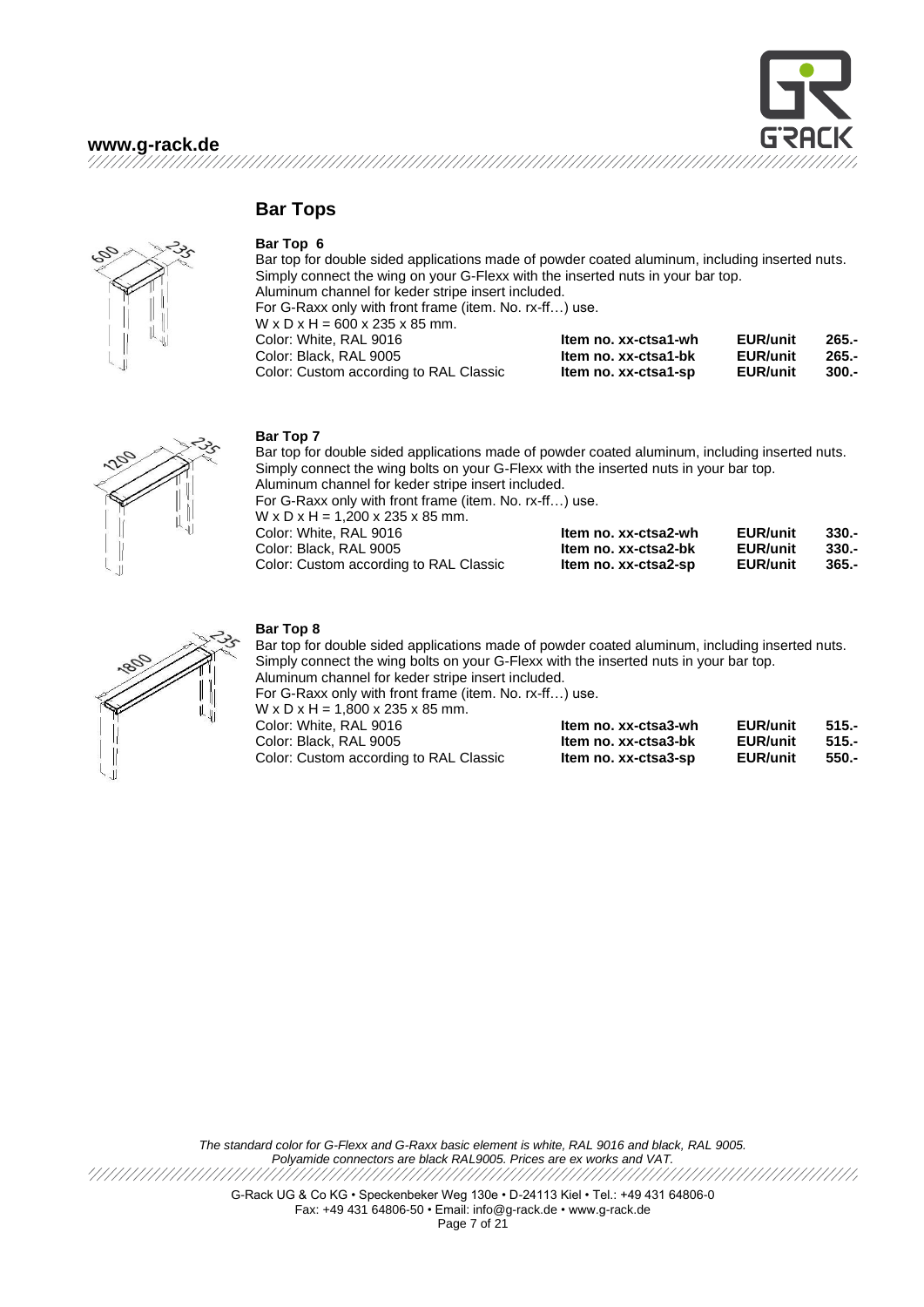

### <span id="page-7-0"></span>**Side Applications**

### **Side Application 1**

Cornered side application straight finish made of powder coated aluminum, including inserted nuts. Simply connect the wing bolts on your G-Flexx or front frame (item no. rx-ff…) with the inserted nuts on your side applications. Bar top (item no. xx-ctsa…) necessary.  $D \times H = 240 \times 1,150$  mm. Color: White, RAL 9016 left **Item no. xx-sfa1l-wh EUR/unit 390.** right **Item no. xx-sfa1r-wh EUR/unit 390.-** Color: Black, RAL 9005 left **Item no. xx-sfa1l-bk EUR/unit 390.** right **Item no. xx-sfa1r-bk EUR/unit 390.-** Color: Custom according to RAL Classic left **Item no. xx-sfa1l-sp EUR/unit 405.** right **Item no. xx-sfa1r-sp EUR/unit 405.-**



### **Side Application 2**

Cornered side application tapered finish made of powder coated aluminum, including inserted nuts. Simply connect the wing bolts on your G-Flexx or front frame (item no. rx-ff...) with the inserted nuts on your side applications.

Bar top (item no. xx-ctsa…) necessary.  $D \times H = 240 \times 1,150$  mm.

Color: White, RAL 9016 left **Item no. xx-sfa2l-wh EUR/unit 395.-**



### **Side Application 3**

Curved Side Application tapered finish made of powder coated aluminum, including inserted nuts. Simply connect the wing bolts on your G-Flexx or front frame (item no. rx-ff…) with the inserted nuts on your side applications.

Bar top (item no. xx-ctsa…) necessary.

| $D \times H = 240 \times 1,150$ mm.    |       |                      |                 |         |
|----------------------------------------|-------|----------------------|-----------------|---------|
| Color: White, RAL 9016                 | left  | Item no. xx-sfa3l-wh | <b>EUR/unit</b> | 405.-   |
|                                        | riaht | Item no. xx-sfa3r-wh | <b>EUR/unit</b> | 405.-   |
| Color: Black, RAL 9005                 | left  | Item no. xx-sfa3l-bk | <b>EUR/unit</b> | 405.-   |
|                                        | riaht | ltem no. xx-sfa3r-bk | <b>EUR/unit</b> | $405 -$ |
| Color: Custom according to RAL Classic | left  | Item no. xx-sfa3l-sp | <b>EUR/unit</b> | 425.-   |
|                                        | riaht | Item no. xx-sfa3r-sp | <b>EUR/unit</b> | 425.-   |
|                                        |       |                      |                 |         |

*The standard color for G-Flexx and G-Raxx basic element is white, RAL 9016 and black, RAL 9005. Polyamide connectors are black RAL9005. Prices are ex works and VAT.* //////////////////////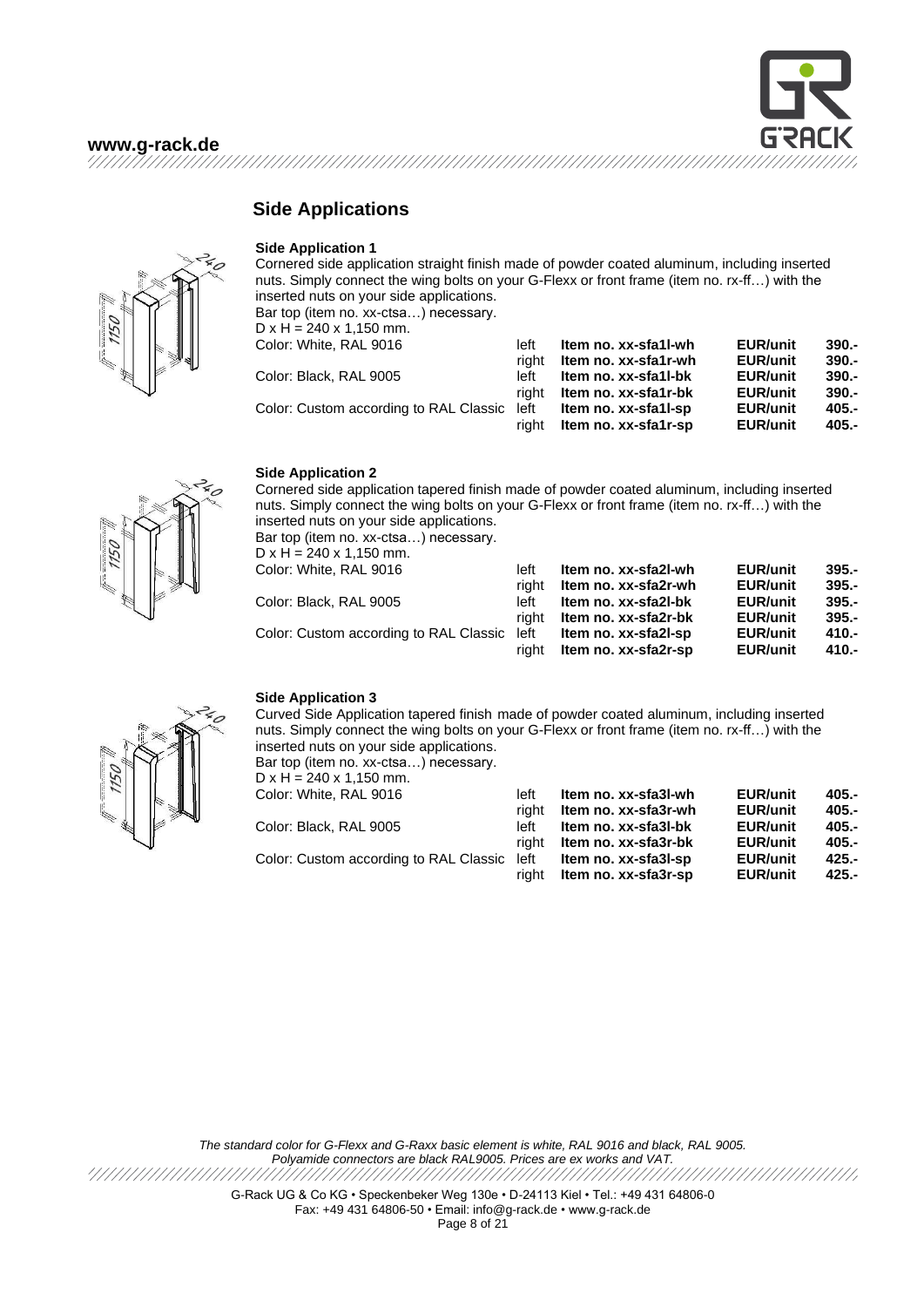



### **Side Application 4**

Side application cap made of powder coated aluminum, for item no. xx-ctsa… bar top as a design option. Simply connect the wing bolts on your G-Flexx or front frame (item no. rx-ff…) with the inserted nuts on your side applications. Bar top (item no. xx-ctsa…) necessary.  $D \times H = 240 \times 90$  mm. Color: White, RAL 9016 **Item no. xx-sfa4-wh EUR/unit 130.-** Color: Black, RAL 9005 **Item no. xx-sfa4-bk EUR/unit 130.-** Color: Custom according to RAL Classic **Item no. xx-sfa4-sp** 



### **Side Application 5**

Side application stripe made of powder coated aluminum. Simply connect the wing bolts on your G-Flexx or front frame (item no. rx-ff…) with the inserted nuts on your side applications.

 $H \times W \times D = 1,040 \times 50 \times 20$  mm **Color: White, RAL 9016**  $Color: Black, RAL 9005$ **Color: Custom according to RAL Classic** 

| Item no. xx-sfa5-wh | <b>EUR/unit</b> | 70.- |
|---------------------|-----------------|------|
| Item no. xx-sfa5-bk | <b>EUR/unit</b> | 70.- |
| Item no. xx-sfa5-sp | <b>EUR/unit</b> | 85.- |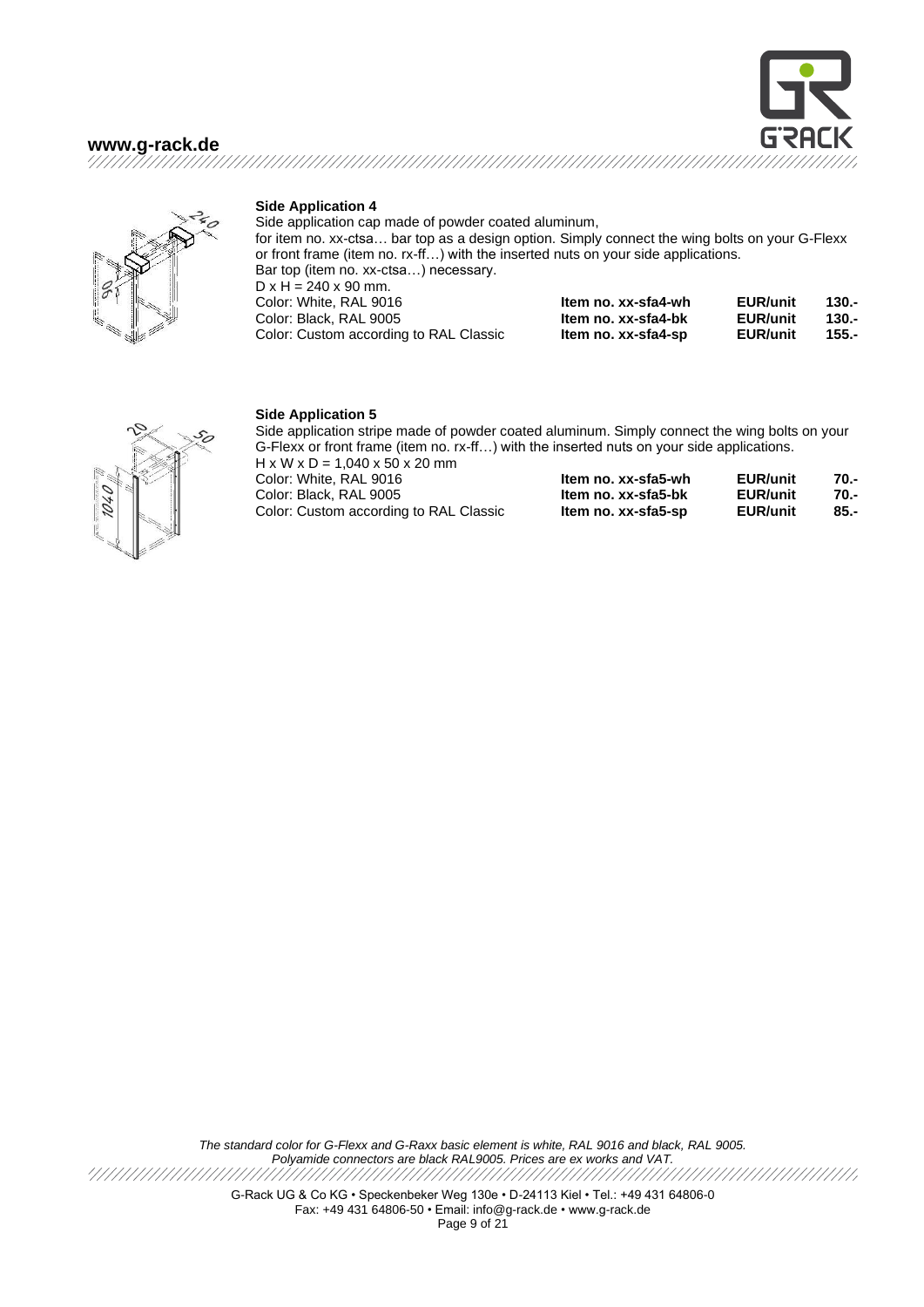

### **Brandings / Designs**

<span id="page-9-0"></span>

**Front Banner** 

Front Banner made of PVC.

The keder strip on the top edge of the banner slides into the standard aluminum channel which is attached to your Bar top or the Banner Display header. An additional weight is placed simply into the hemstitch.

including felt bag. Custom color or individual branding by digital imprint possible.

Color: imprinted digitally.

W x H = 1,200 x 860 mm W x H = 1,200 x 1,040 mm

| Item no. $xx$ -fb-1200-1 | <b>EUR/unit</b> | $205 -$ |
|--------------------------|-----------------|---------|
| Item no. $xx$ -fb-1200-2 | <b>EUR/unit</b> | $245 -$ |

Item no. xx-sc-plt **EUR/unit** 195.-

### **Plate to mount underneath the Bar Top**

Made of 10 mm Kömacell. The keder strip on the top edge slides into the standard aluminum channel which is attached to your Bar top. Individual branding by digital imprint.

| Item no. xx-s1-860-wh   | <b>EUR/unit</b>                                                                   | $290 -$                                               |
|-------------------------|-----------------------------------------------------------------------------------|-------------------------------------------------------|
|                         |                                                                                   |                                                       |
| Item no. xx-s1-860-bk   | <b>EUR/unit</b>                                                                   | $290 -$                                               |
|                         |                                                                                   |                                                       |
|                         |                                                                                   | $315 -$                                               |
|                         |                                                                                   |                                                       |
|                         |                                                                                   | $315 -$                                               |
|                         |                                                                                   |                                                       |
|                         |                                                                                   | $290 -$                                               |
|                         |                                                                                   |                                                       |
| Item no. $xx-s2-400-bk$ | <b>EUR/unit</b>                                                                   | $290 -$                                               |
|                         |                                                                                   |                                                       |
| Item no. xx-s2-1035-wh  | <b>EUR/unit</b>                                                                   | $410 -$                                               |
|                         |                                                                                   |                                                       |
|                         | Item no. xx-s1-1035-wh<br>Item no. $xx$ -s1-1035-b $k$<br>Item no. $xx-s2-400-wh$ | <b>EUR/unit</b><br><b>EUR/unit</b><br><b>EUR/unit</b> |

similar to RAL 9005 **Item no. xx-s2-1035-bk EUR/unit 410.-**

### **Side Panels/Front Panels**

Side panels/front panels made of powder coated aluminum. The panel covers a complete side of a G-Raxx or G-Flexx, for the G-Flexx front 2 units are required. Dimensions:  $W \times H = 600 \times 860$  mm. Color: White, RAL 9016 **Item no. xx-sc-wh EUR/unit 150.-** Color: Black, RAL 9005 **Item no. xx-sc-bk EUR/unit**<br>Color: Custom according to RAL Classic **Item no. xx-sc-sp EUR/unit** Color: Custom according to RAL Classic **Item no. xx-sc-sp EUR/unit 165.-** Color: Sheeting cover with digital imprint **Item no. xx-sc-dg EUR/unit**<br>Color: Plot sheet **Item no. xx-sc-plt EUR/unit** 



*The standard color for G-Flexx and G-Raxx basic element is white, RAL 9016 and black, RAL 9005. Polyamide connectors are black RAL9005. Prices are ex works and VAT.*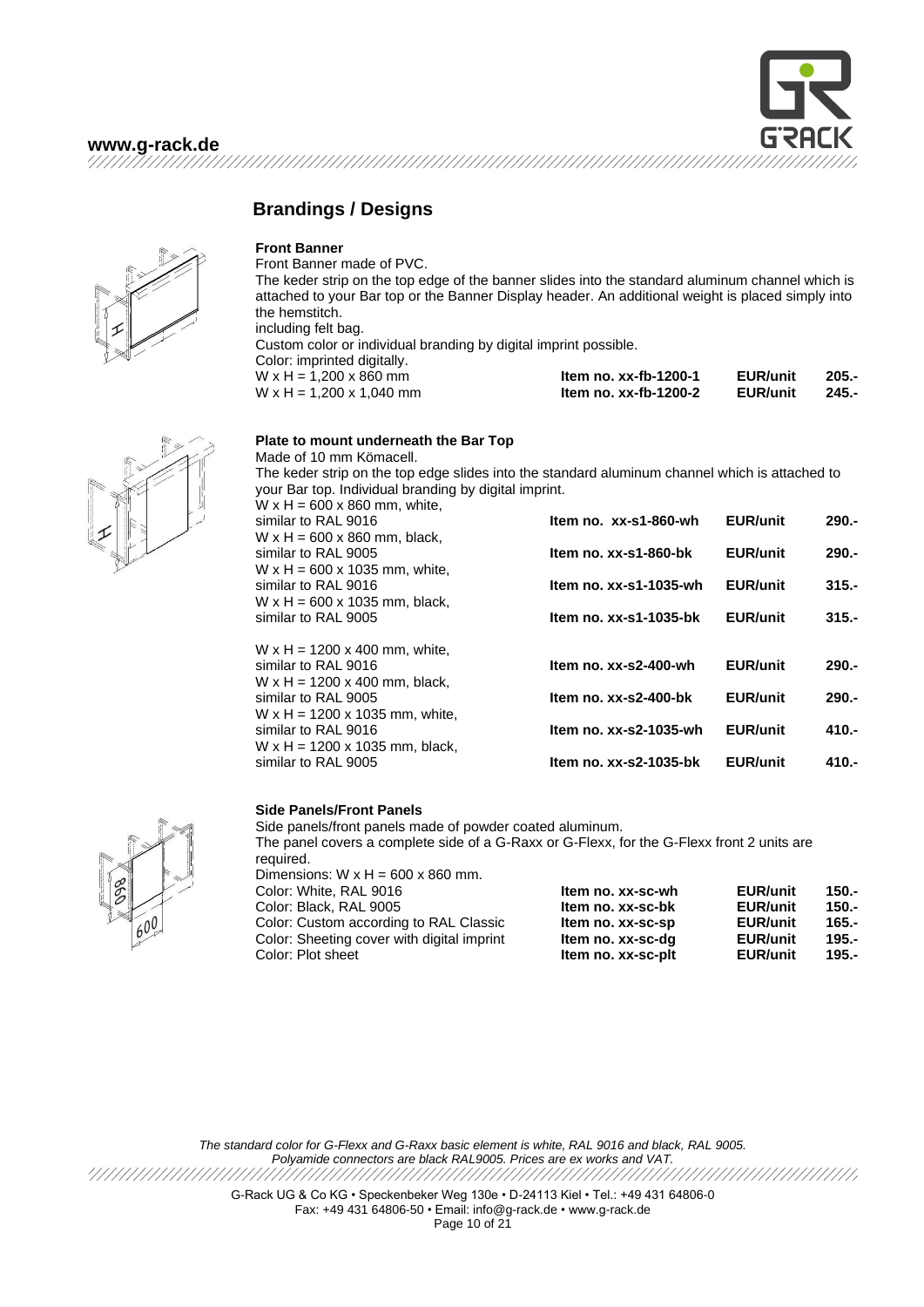



### **Front Panel long**

Front panels made of powder coated aluminum.

The panel covers a complete front of a G-Raxx or G-Flexx Mini, for the G-Flexx front 2 units are required.

Dimensions:  $W \times H = 600 \times 1.040$  mm.

Color: White, RAL 9016

Color: Black, RAL 9005

**Color: Custom according to RAL Classic** Color: Sheeting cover with digital imprint  $Color: Plot sheet$ 

| Item no. xx-scl-wh  | <b>EUR/unit</b> | 210. |
|---------------------|-----------------|------|
| Item no. xx-scl-bk  | <b>EUR/unit</b> | 210. |
| Item no. xx-scl-sp  | <b>EUR/unit</b> | 225. |
| Item no. xx-scl-dq  | <b>EUR/unit</b> | 255. |
| Item no. xx-scl-plt | <b>EUR/unit</b> | 255. |

*The standard color for G-Flexx and G-Raxx basic element is white, RAL 9016 and black, RAL 9005. Polyamide connectors are black RAL9005. Prices are ex works and VAT.*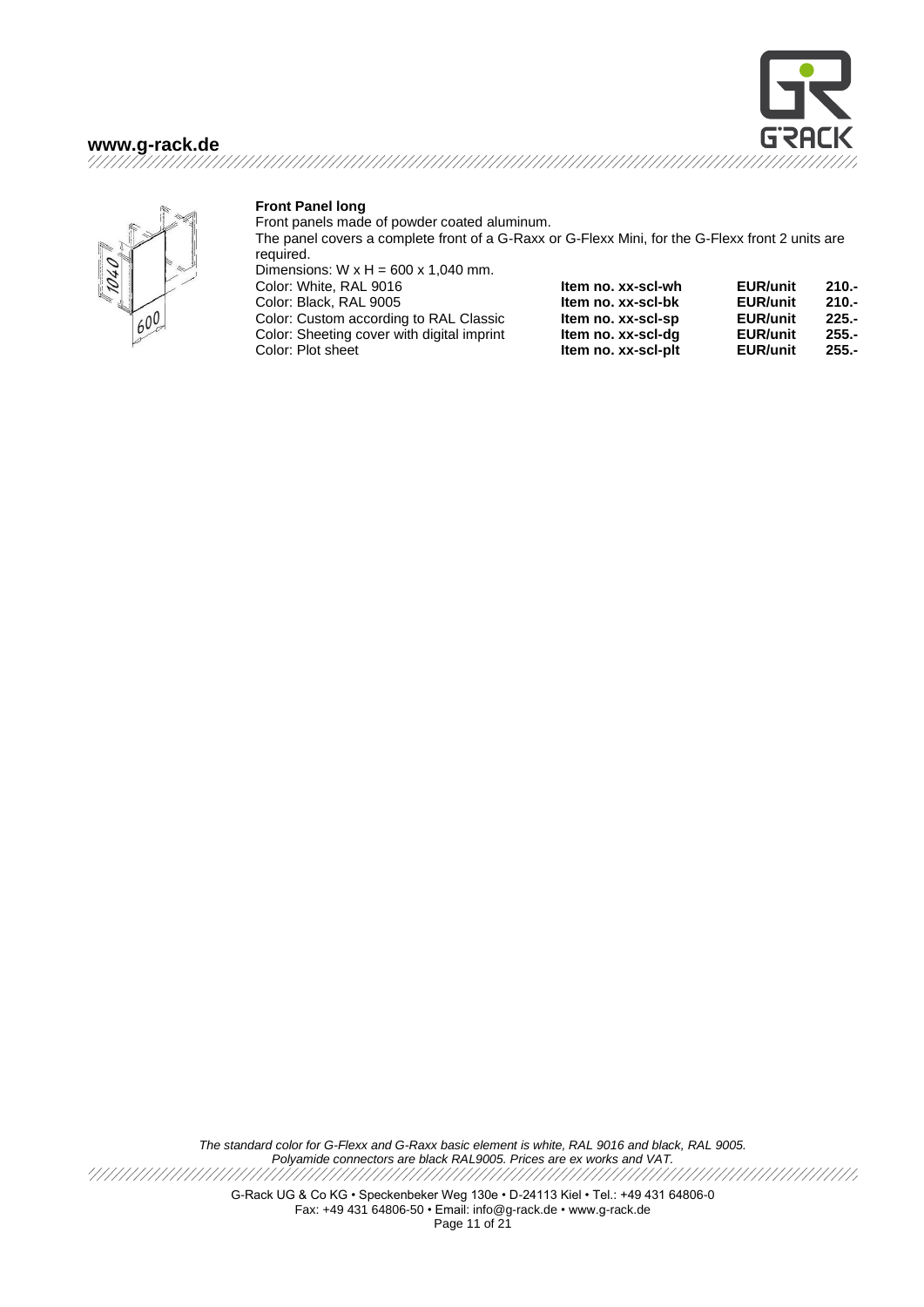

### **Corner Parts**

<span id="page-11-0"></span>

### **Corner Set**

Set to build a 90° corner set-up, for G-Flexx and G-Raxx. Consisting of:

- **Vertical corner rail** made of powder coated aluminum, vertical corner connection to connect baseframes
	- $W \times D \times H = 85 \times 85 \times 1070$  mm
- Corner cap
- cap made of powder coated aluminum, Corner connection with integrated wing screws to connect 2 bartops W x D x H = 253 x 253 x 92 mm Corner worktop

Work top made of 10 mm high pressure laminates (HPL)

 $W \times D \times H = 650 \times 650 \times 10$  mm - **Adapter tubes corner worktop**

Aluminium tubes, powder coated, is fitted underneath the corner worktop

| Color: White, RAL 9016                 | Item no. xx-cs-wh | EUR/unit | 615.- |
|----------------------------------------|-------------------|----------|-------|
| Color: Black, RAL 9005                 | ltem no. xx-cs-bk | EUR/unit | 615.- |
| Color: Custom according to RAL Classic | Item no. xx-cs-sp | EUR/unit | 665.- |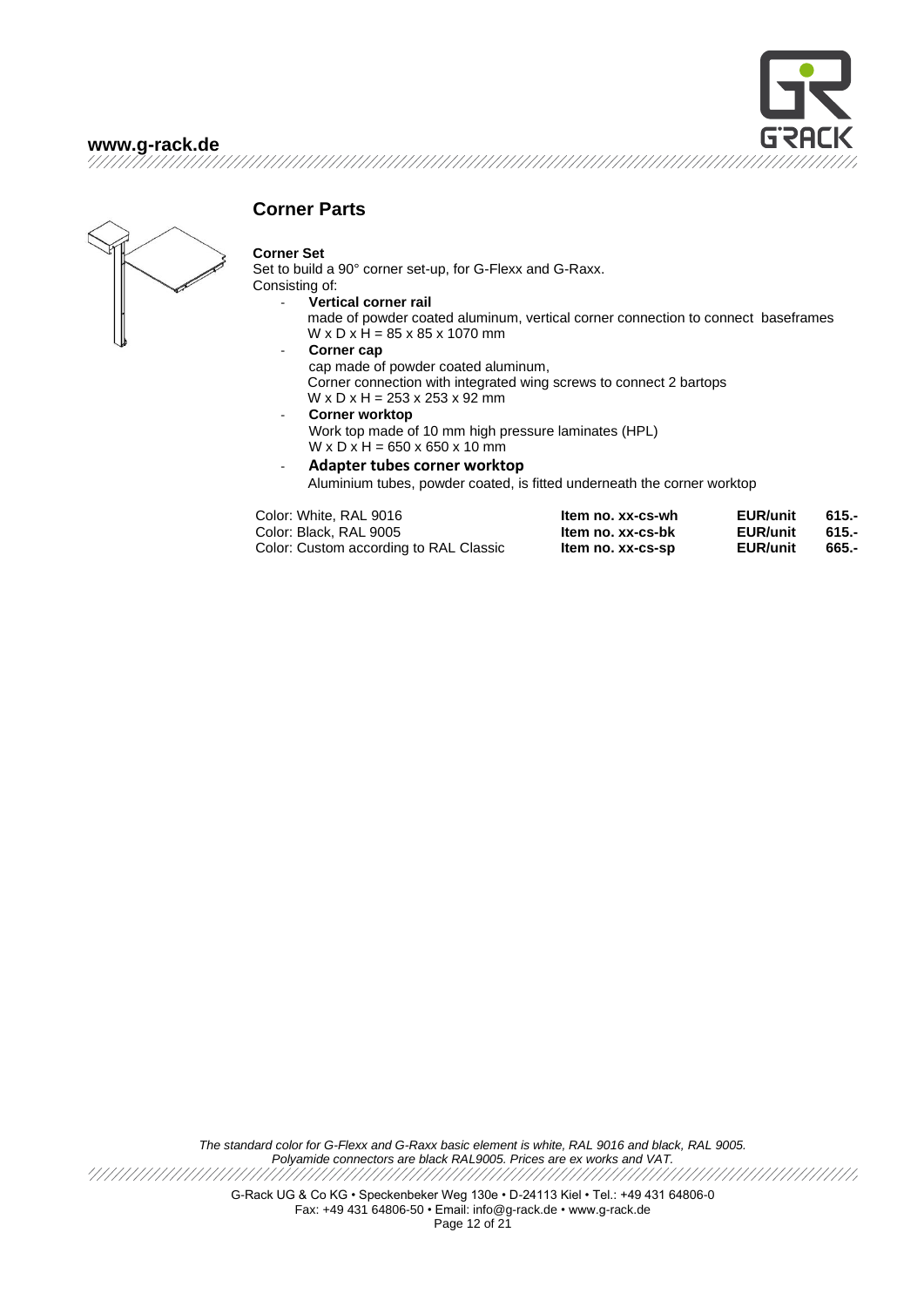

### **Doors**

<span id="page-12-0"></span>

**Door with hinges and lock** For G-Flexx and G-Raxx, made of powder coated aluminum Door connects to the baseframe  $W \times H = 597 \times 824$  mm Color: White, RAL 9016 **Item no. xx-hd-wh Color: Black, RAL 9005 Item no. xx-hd-bk** Color: Black, RAL 9005 **Item no. xx-hd-bk** Color: Custom according to RAL Classic **Item no. xx-hd-sp** Color: Custom according to RAL Classic **Item no. xx-hd-sp EUR/unit** 

| EUR/unit | 265.- |
|----------|-------|
| EUR/unit | 265.- |
| EIDlimit | 285 - |



### **Sliding door set G-Raxx**

For G-Raxx baseframes Sliding door set consist of upper and lower rail and 2 sliding doors made of aluminum,powder coated. Set is connected to 2 G-Raxx baseframes and covers storage space up to 1,200 mm wide. Doors can be locked with sliding door lock Item no. xx-sdl<br>Color: White. RAL 9016<br>Color: White. RAL 9016 Color: White, RAL 9016 **Item no. rx-sd-wh EUR/unit 495.-** Color: Black, RAL 9005 **Item no. rx-sd-bk EUR/unit 495.-** Color: Custom according to RAL Classic **Item no. rx-sd-sp** 



### **Sliding door set G-Flexx**

For G-Flexx baseframes Sliding door set consist of upper and lower rail and 2 sliding doors made of aluminum,powder coated.Set is connected to 1 G-Flexx baseframe and covers storage space up to 1200 mm wide.

| Doors can be locked with sliding door lock Item no. xx-sdl |                   |                 |         |
|------------------------------------------------------------|-------------------|-----------------|---------|
| Color: White, RAL 9016                                     | Item no. fx-sd-wh | <b>EUR/unit</b> | $510 -$ |
| Color: Black, RAL 9005                                     | Item no. fx-sd-bk | <b>EUR/unit</b> | -510.   |
| Color: Custom according to RAL Classic                     | Item no. fx-sd-sp | <b>EUR/unit</b> | -550.   |



### **Sliding door lock**

Locks sliding door sets G-Raxx and G-Flexx (Item-no. fx-sd- and rx-sd-)

| Item no. xx-sdl | <b>EUR/unit</b> | $45. -$ |
|-----------------|-----------------|---------|
|-----------------|-----------------|---------|

*The standard color for G-Flexx and G-Raxx basic element is white, RAL 9016 and black, RAL 9005. Polyamide connectors are black RAL9005. Prices are ex works and VAT.* /////////////////////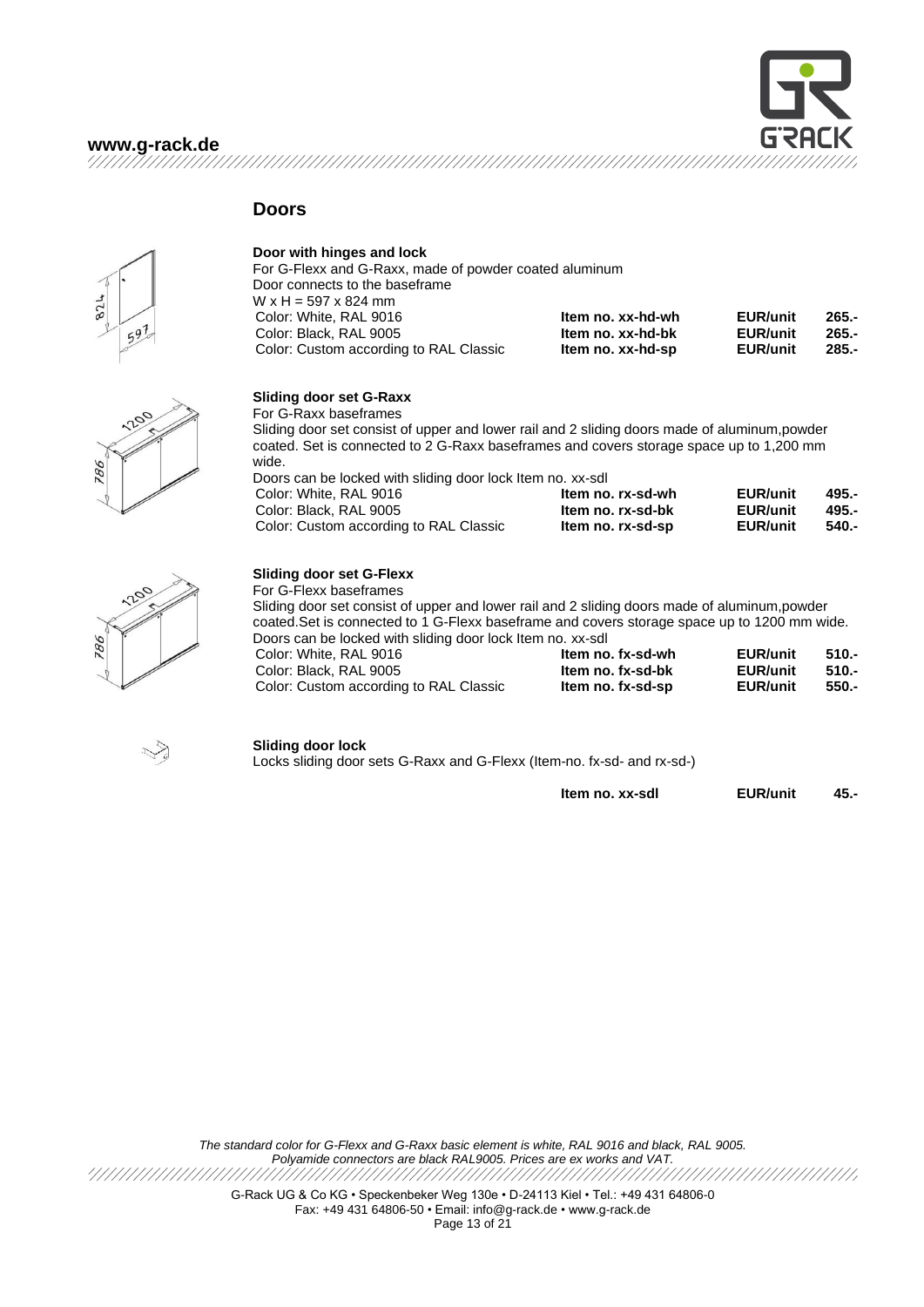

### **Utilities / Accessories**

<span id="page-13-0"></span>

| <b>Bottle Display 1</b><br>Two Stairs bottle display in 1 mm stainless steel,<br>to be used with our shelf rails or universal rails.<br>Color: Stainless steel; $W \times D \times H = 535 \times 269 \times 95$ mm.<br>Item no. xx-zb1                                                                                                                           | <b>EUR/unit</b> | $135 -$ |
|-------------------------------------------------------------------------------------------------------------------------------------------------------------------------------------------------------------------------------------------------------------------------------------------------------------------------------------------------------------------|-----------------|---------|
| <b>Quiver Board</b><br>The board is placed in the G-Flexx adapter or in the front frame adapters.<br>Quivers are sold separate.<br>Ø 91 mm.<br>Color: Stainless steel; $W \times D \times H = 533 \times 115 \times 93$ mm.<br>Item no. xx-zb4                                                                                                                    | <b>EUR/unit</b> | $35 -$  |
| Quiver<br>Round quiver made of stainless steel.<br>The quiver can hold different supplies.<br>Color: Stainless steel; height 135mm, Ø 120/85 mm.<br>Item no. xx-zb4.1                                                                                                                                                                                             | <b>EUR/unit</b> | 8,70    |
| hook in tray, small<br>stainless steel, with 1 bar mat 300x150.<br>The tray is mounted to the quiverboard providing a additional storage shelf<br>between Bar top and work top.<br>Item no. xx-zb24                                                                                                                                                               | <b>EUR/unit</b> | $45,-$  |
| hook in tray, large<br>stainless steel, with 2 bar mats 300x150.<br>The tray is mounted to the front frame of G-Flexx or G-Raxx.<br>The tray is providing a additional storage shelf between Bar top and work top.<br>Item no. xx-zb25                                                                                                                            | <b>EUR/unit</b> | $65,-$  |
| <b>Bar Top Tray</b><br>stainless steel, with 1 bar mat 300x150.<br>The tray is mounted to a G-Rack bar top by a clamp but also can be used on regular bar tops<br>of different dimensions to enlarge the bar top.<br>The tray is providing a additional workshelf in good sight of the customer and in an<br>advantageous ergonomic position.<br>Item no. xx-zb26 | <b>EUR/unit</b> | $155 -$ |

*The standard color for G-Flexx and G-Raxx basic element is white, RAL 9016 and black, RAL 9005. Polyamide connectors are black RAL9005. Prices are ex works and VAT.* //// //////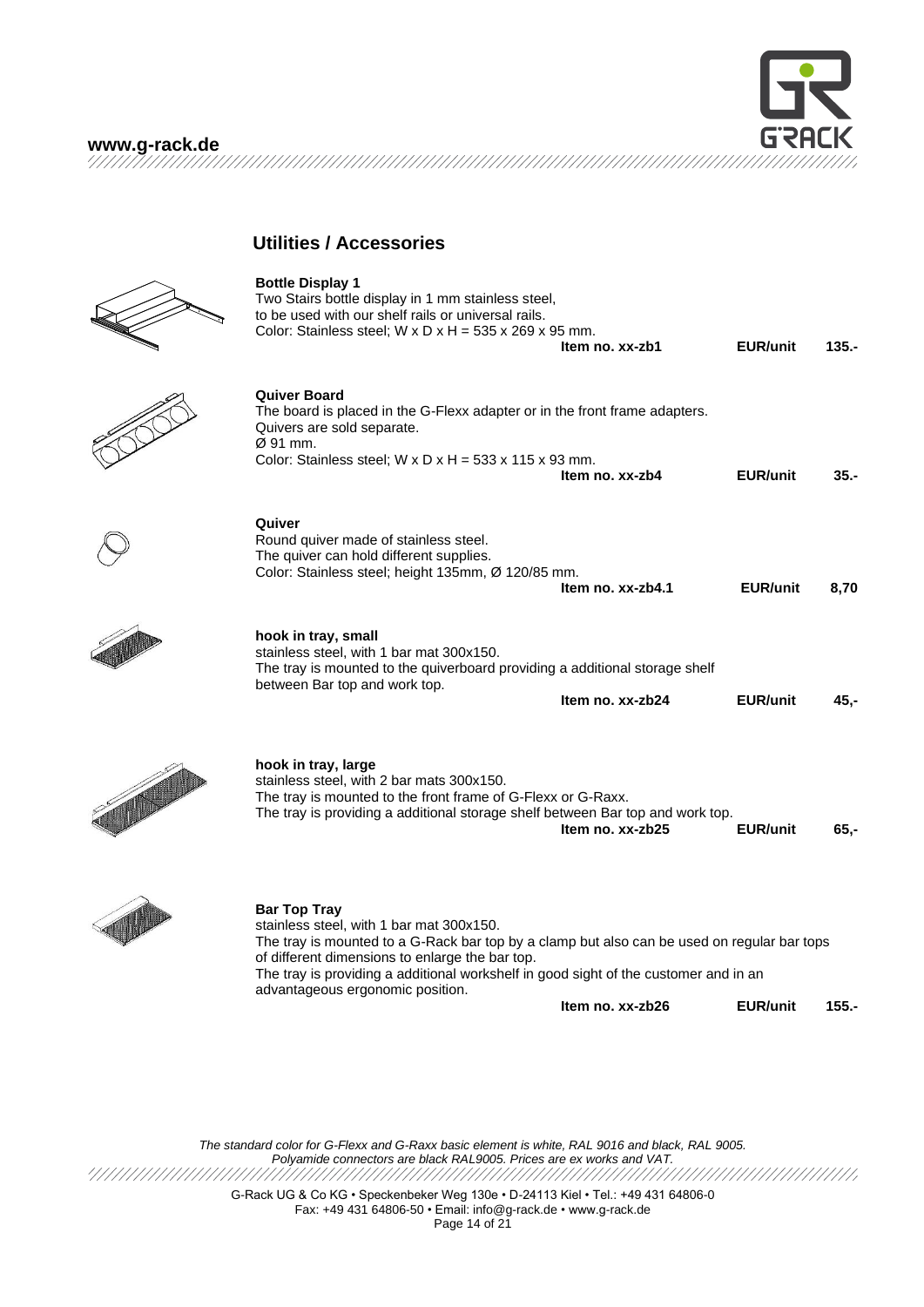

### **Bar Top Extension**

Made of powder coated aluminum with a stainless steel dripplate.<br>
600 v.400 mm, bestee outgesige see he fixed to the bestee.  $\overline{a}$  bar top extension can be fixed to the bartor.

| oud x Tud min, bar top extension can be lixed to the bartop.                                                                                                                                                                                                                                      |                                                                   |                                                       |                        |
|---------------------------------------------------------------------------------------------------------------------------------------------------------------------------------------------------------------------------------------------------------------------------------------------------|-------------------------------------------------------------------|-------------------------------------------------------|------------------------|
| Color: Stainless steel.                                                                                                                                                                                                                                                                           | Item no. xx-zb31                                                  | <b>EUR/unit</b>                                       | 205,                   |
| <b>Extender tray</b><br>Made of powder coated aluminum, with 2 bar mats.<br>The tray is mounted to the G-Raxx base frame to create additional storage areas.<br>Color: White, RAL 9016<br>Color: Black, RAL 9005<br>Color: Custom according to RAL Classic                                        | Item no. xx-zb27-wh<br>Item no. xx-zb27-bk<br>Item no. xx-zb27-sp | <b>EUR/unit</b><br><b>EUR/unit</b><br><b>EUR/unit</b> | 60.-<br>60.<br>$70. -$ |
| <b>Rack Slide Drawer</b><br>The drawer is made of stainless steel. The drawer rails are placed in the patented milling groove<br>of G-Raxx, G-Flexx and the adapter sides for G-Raxx.<br>Full extension rack slide drawer, bearing load: 25 kg.<br>Color: Stainless steel.                        | Item no. xx-zb5                                                   | <b>EUR/unit</b>                                       | $215. -$               |
| <b>Stainless steel Corner Rails</b><br>The corner rails are placed in the patented milling groove of G-Raxx, G-Flexx and the adapter<br>sides for G-Raxx.<br>Can be used in combination with a shelf, bottle shelf, and glassware basket.<br>1 pair, color: Stainless steel; bearing load: 40 kg. | Item no. xx-zb7                                                   | <b>EUR/pair</b>                                       | 39.-                   |
| <b>Shelves</b><br>Shelf made of stainless steel with 2 down trimmed cornered edges on 2 sides.<br>Can be used in a rack slide drawer (item no. xx-zb5) or on corner rails (item no. xx-zb7).                                                                                                      | Item no. xx-zb8                                                   | <b>EUR/unit</b>                                       | 39.-                   |
| <b>Shelves Set</b><br>Shelves set consisting of Corner rails (item no. xx-zb7) and shelves (item no. xx-zb8)                                                                                                                                                                                      | Item no. xx-zb7.8                                                 | <b>EUR/unit</b>                                       | 75.-                   |
| Speedrack 1<br>Speedrack made of stainless steel and holds 5-9 Bottles (depending on the Bottle diameter).<br>Can be hooked to the base frame, frontally or laterally.<br>Color: Stainless steel; $W \times D \times H = 550 \times 120 \times 170$ mm.                                           | Item no. xx-zb10                                                  | <b>EUR/unit</b>                                       | 125.-                  |
| <b>Cutting Board 1/2 GN</b><br>PE black, 1/2 Gastro norm size cutting board.<br>The cutting board is inserted into the 1/2 GN work top cut outs.                                                                                                                                                  |                                                                   |                                                       |                        |

*The standard color for G-Flexx and G-Raxx basic element is white, RAL 9016 and black, RAL 9005. Polyamide connectors are black RAL9005. Prices are ex works and VAT.*





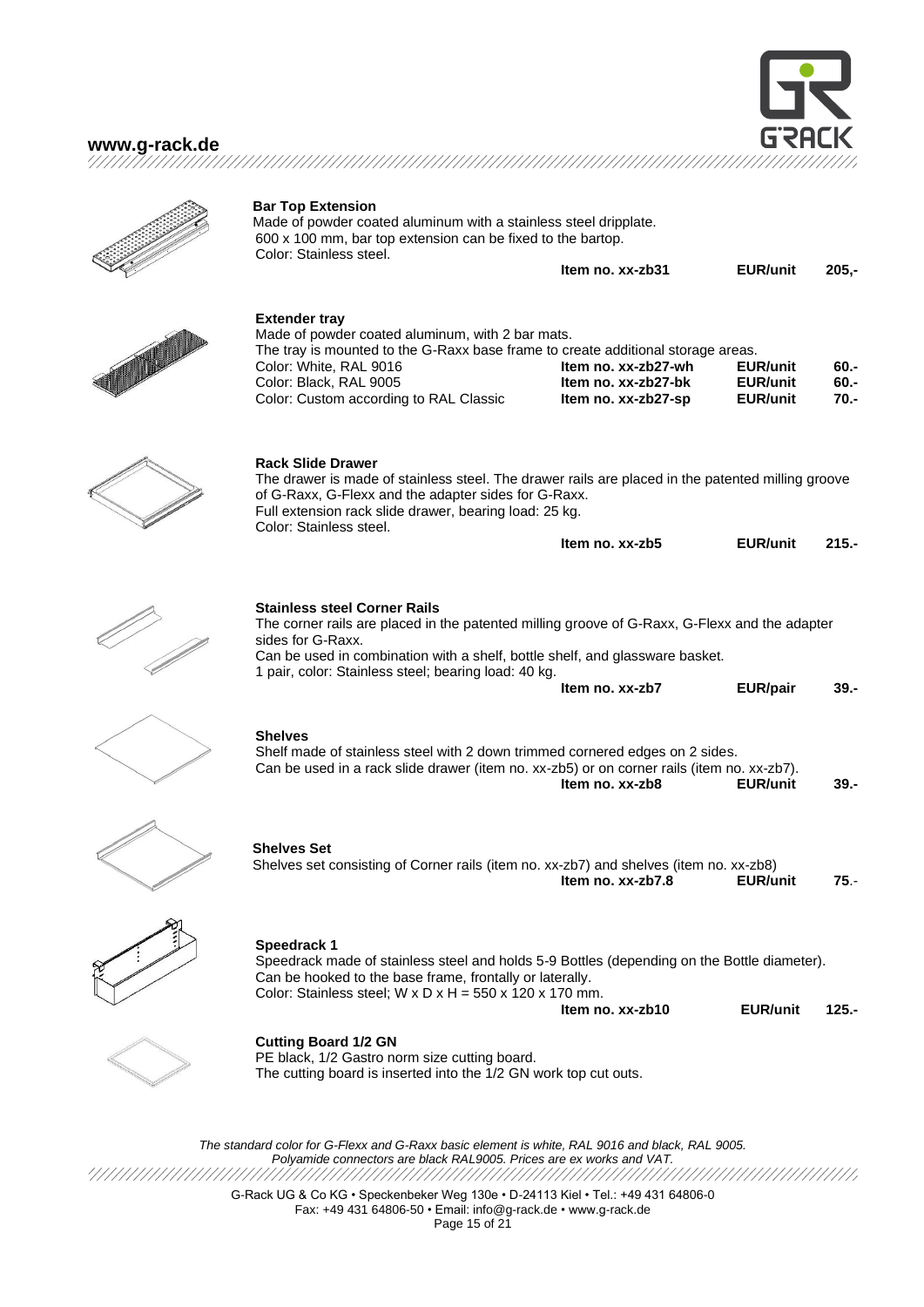$\overline{\mathcal{C}}$ **GSHC** 

| www.g-rack.de |  |
|---------------|--|
|               |  |

|                                                                                                                                                                                                                                                                                | Item no. xx-zb11   | <b>EUR/unit</b> | 24.۰  |
|--------------------------------------------------------------------------------------------------------------------------------------------------------------------------------------------------------------------------------------------------------------------------------|--------------------|-----------------|-------|
| <b>Cutting Board 1/2 GN</b><br>PE black, 1/2 Gastro norm size cutting board, with hole; 8 cm diameter.<br>The cutting board is inserted into the 1/2 GN openings in the work top or in the 1/2 GN container.                                                                   | Item no. xx-zb11.1 | <b>EUR/unit</b> | 33.-  |
| Ice Box<br>EPP made Box.<br>Approx. 480 x 480 x 280 mm outer dimensions.                                                                                                                                                                                                       | Item no. xx-zb14   | <b>EUR/unit</b> | 76.-  |
| Ice Box with Sliding Top Set<br>Consisting of Ice Box (xx-zb14) and<br>- Divider sheet for ice, stainless steel, 1 pcs.<br>- Perforated dripping plate, stainless steel, 2 pcs.<br>- Stainless steel rails, 4 pcs.<br>- Sliding plates, acrylic glass with finger hole, 2 pcs. | Item no. xx-zb14.2 | <b>EUR/set</b>  | 205.  |
| <b>Gastro Norm Sink 1/2 GN</b><br>1/2 GN sink; for insertion into the work top inserts.<br>Stainless steel; $W \times D = 325 \times 265$ mm.<br>With drainage and pillar tube.                                                                                                | Item no. xx-zb16   | <b>EUR/unit</b> | 120.· |
| <b>Blender Flusher 1/2 GN flat version</b><br>1/2 GN-Stainless Steel Spray Flusher with poly disk.<br>Set includes drain board and water connection fitting.<br>Flat version (housing) only 28 mm.<br>Stainless steel; $W \times D = 325 \times 265$ mm.                       | Item no. xx-zb16.1 | <b>EUR/unit</b> | 195.· |
| Drip Pan 1/2 GN flat version<br>1/2 GN-Stainless Steel Drain board. Set includes drain board rinse access.<br>Flat version (housing) only 28 mm.<br>Stainless steel; $W \times D = 325 \times 265$ mm.                                                                         | Item no. xx-zb16.2 | <b>EUR/unit</b> | 175.  |
| <b>Bar Counter Tap</b><br>Water tap, for connection to the insert blender flusher.                                                                                                                                                                                             | Item no. xx-zb17   | <b>EUR/unit</b> | 85.   |
| 1/2 GN insert blender flusher                                                                                                                                                                                                                                                  | Item no. xx-zb18.1 | <b>EUR/unit</b> | 110,  |
|                                                                                                                                                                                                                                                                                |                    |                 |       |

*The standard color for G-Flexx and G-Raxx basic element is white, RAL 9016 and black, RAL 9005. Polyamide connectors are black RAL9005. Prices are ex works and VAT.*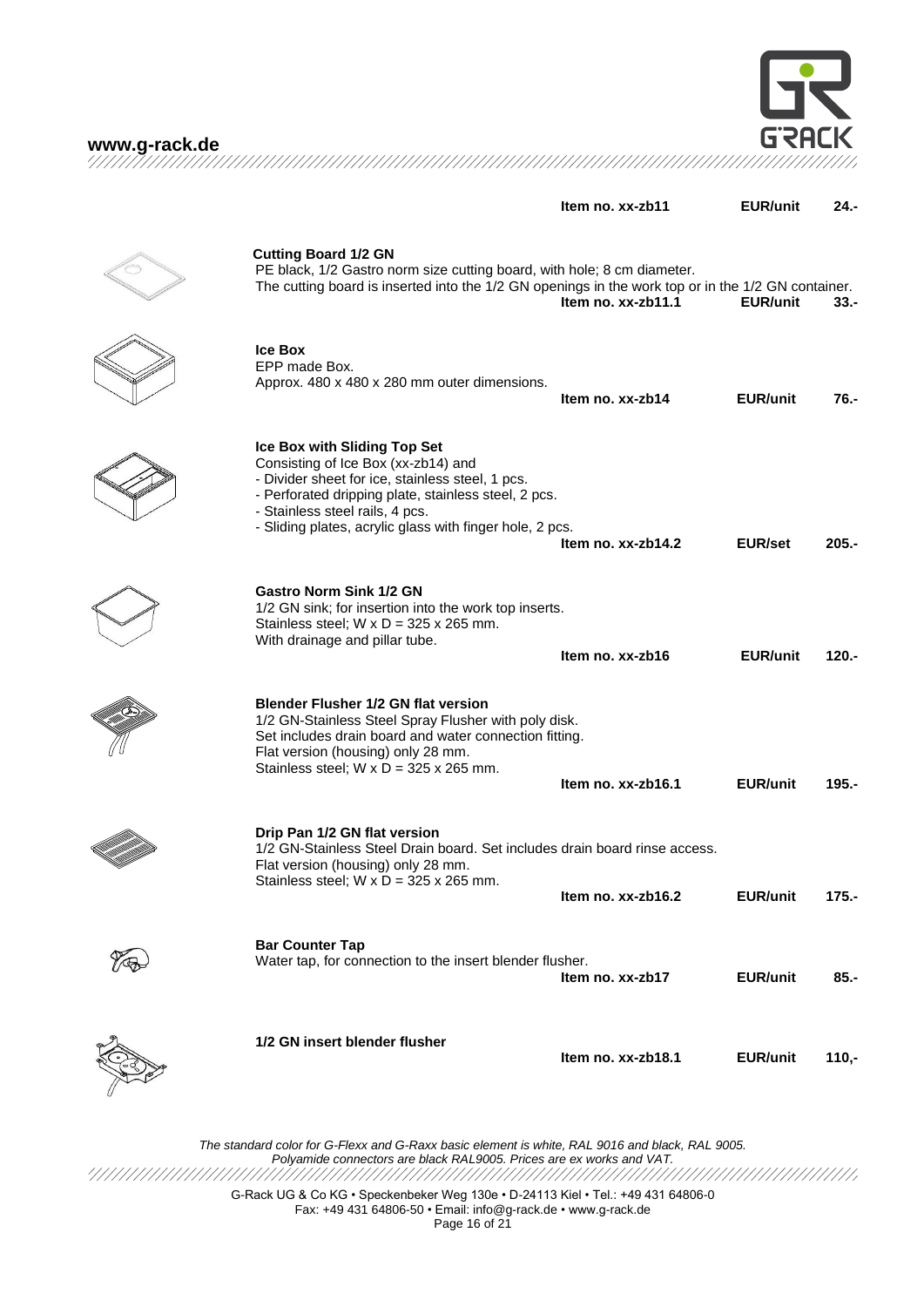

## **Water Station Full Set**

Consisting of:

- Water pump, tap, water containers, hose set

- Gastro Norm sink ½ GN (xx-zb16)

When using the set in combination with the G-Flexx, we recommend the use of the eurobox with dolly (xx-zb32).

When using the set in combination with the G-Raxx, we recommend the use of the dolly platform base (rx-wb). **Item no. xx-zbws1-set EUR/set 890.-**

|                                                                                                                                                                                                                                      | <b>Eurobox with dolly</b><br>With 4 swivel castors, Eurobox 600 x 400 mm                                                                                                                      | Item no. xx-zb32                                                           | <b>EUR/unit</b>                                       | $96 -$                        |
|--------------------------------------------------------------------------------------------------------------------------------------------------------------------------------------------------------------------------------------|-----------------------------------------------------------------------------------------------------------------------------------------------------------------------------------------------|----------------------------------------------------------------------------|-------------------------------------------------------|-------------------------------|
|                                                                                                                                                                                                                                      | Work top light<br>Is mounted underneath the bartop and illuminates the worktop.<br>LED warmwhite 230V, 280 mm                                                                                 | Item no. xx-zb33                                                           | EUR/unit                                              | $85 -$                        |
|                                                                                                                                                                                                                                      | <b>LED Light Bar</b><br>Warm white, not dimmable.<br>Mounted under the bar top.<br>This lamp is lit on the front.<br>$W = 335$ mm<br>$W = 900$ mm                                             | Item no. $xx-zb23-600$<br>Item no. $xx-zb23-900$                           | <b>EUR/unit</b><br><b>EUR/unit</b>                    | $135 -$<br>$160 -$            |
| <b>Contract Contract Contract Contract Contract Contract Contract Contract Contract Contract Contract Contract Contract Contract Contract Contract Contract Contract Contract Contract Contract Contract Contract Contract Contr</b> | <b>LED-RGB Light Bar</b><br>Mounted under the 600mm bar top, to light the front.<br>Includes power supply, controller and remote control.<br>$W = 600$ mm<br>$W = 1,200$ mm<br>$W = 1,800$ mm | Item no. $xx-zb30-600$<br>Item no. xx-zb30-1200<br>Item no. $xx-zb30-1800$ | <b>EUR/unit</b><br><b>EUR/unit</b><br><b>EUR/unit</b> | $240 -$<br>$280 -$<br>$330 -$ |

*The standard color for G-Flexx and G-Raxx basic element is white, RAL 9016 and black, RAL 9005. Polyamide connectors are black RAL9005. Prices are ex works and VAT.* 

Page 17 of 21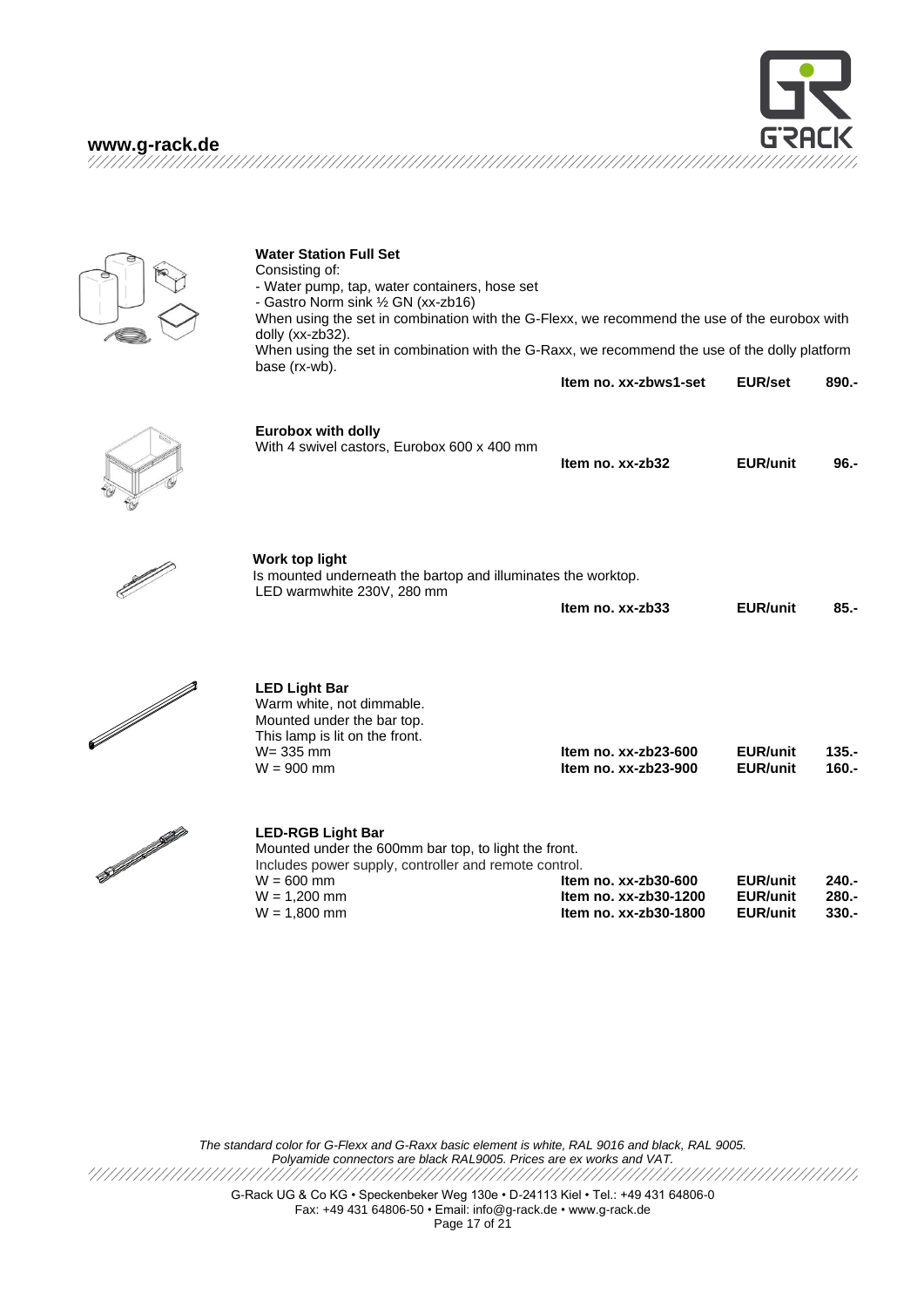

### **GN-Container, stainless steel 1/1 (for Rack Slide Drawer in combination with 2/4 GN)**

| GN-Container 1/1 stainless steel, depth 20 mm<br>1/1 GN-Container, depth 20 mm, is placed in the suitable worktop cutout.<br>Item no. xx-zbgns1.1.20             | <b>EUR/unit</b> | $22 -$  |
|------------------------------------------------------------------------------------------------------------------------------------------------------------------|-----------------|---------|
| GN-Container 1/1 stainless steel, depth 65 mm<br>1/1 GN-Container, depth 65 mm, is placed in the suitable worktop cutout.<br>Item no. xx-zbgns1.1.65             | <b>EUR/unit</b> | $27. -$ |
| GN-Container 1/1 stainless steel, depth 100 mm<br>1/1 GN-Container, depth 100 mm, is placed in the suitable worktop cutout.<br>Item no. xx-zbgns1.1.100 EUR/unit |                 | 34.-    |
| GN-Container 1/1 stainless steel, depth 150 mm<br>1/1 GN-Container, depth 150 mm, is placed in the suitable worktop cutout.<br>Item no. xx-zbgns1.1.150 EUR/unit |                 | 48.-    |
| GN-Container 1/1 stainless steel, depth 200 mm<br>1/1 GN-Container, depth 200 mm, is placed in the suitable worktop cutout.<br>Item no. xx-zbgns1.1.200 EUR/unit |                 | $57. -$ |
|                                                                                                                                                                  |                 |         |
| <b>GN-Container, stainless steel 1/2</b>                                                                                                                         |                 |         |
| GN-Container 1/2 stainless steel, depth 20 mm<br>1/2 GN-Container, depth 20 mm, is placed in the suitable worktop cutout.<br>Item no. xx-zbgns1.2.20             | <b>EUR/unit</b> | $12 -$  |
| GN-Container 1/2 stainless steel, depth 65 mm<br>1/2 GN-Container, depth 65 mm, is placed in the suitable worktop cutout.<br>Item no. xx-zbgns.1.2.65            | <b>EUR/unit</b> | 17.50   |
| GN-Container 1/2 stainless steel, depth 100 mm<br>1/2 GN-Container, depth 100 mm, is placed in the suitable worktop cutout.<br>Item no. xx-zbgns1.2.100 EUR/unit |                 | $21 -$  |
| GN-Container 1/2 stainless steel, depth 150 mm<br>1/2 GN-Container, depth 150 mm, is placed in the suitable worktop cutout.<br>Item no. xx-zbgns1.2.150 EUR/unit |                 | $26. -$ |

*The standard color for G-Flexx and G-Raxx basic element is white, RAL 9016 and black, RAL 9005. Polyamide connectors are black RAL9005. Prices are ex works and VAT.*  $^{\prime\prime}$ /  $^{\prime}$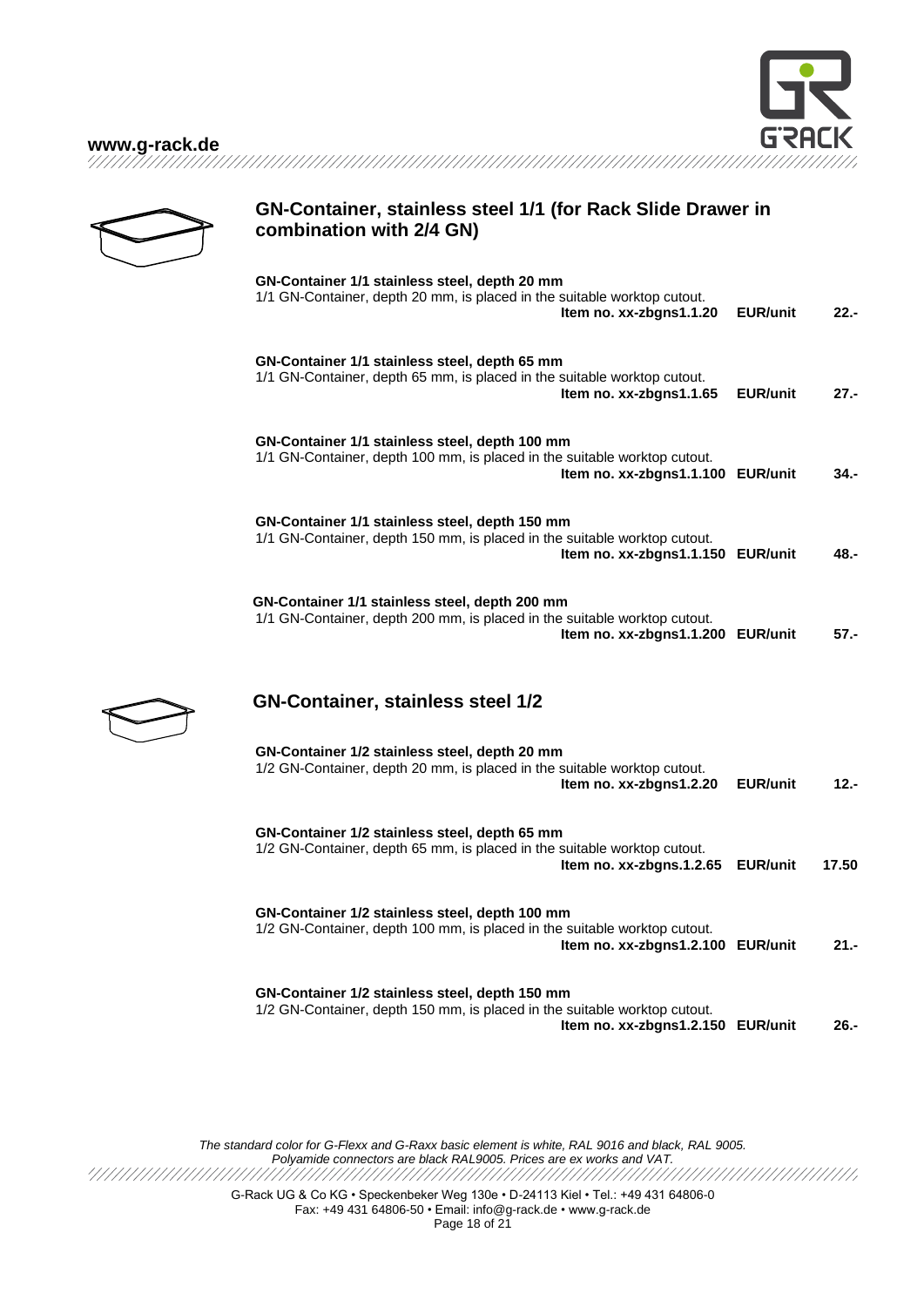

### **GN-Container 1/2 stainless steel, depth 200 mm**

1/2 GN-Container, depth 200 mm, is placed in the suitable worktop cutout. **Item no. xx-zbgns1.2.200 EUR/unit 28.-**

### **GN-Container, stainless steel 1/4**

| GN-Container 1/4 stainless steel, depth 20 mm<br>1/4 GN-Container, depth 20 mm, is placed in the suitable worktop cutout.<br>Item no. xx-zbgns1.4.20             | <b>EUR/unit</b> | 8.-    |
|------------------------------------------------------------------------------------------------------------------------------------------------------------------|-----------------|--------|
| GN-Container 1/4 stainless steel, depth 65 mm<br>1/4 GN-Container, depth 65 mm, is placed in the suitable worktop cutout.<br>Item no. xx-zbgns1.4.65             | <b>EUR/unit</b> | 10.-   |
| GN-Container 1/4 stainless steel, depth 100 mm<br>1/4 GN-Container, depth 100 mm, is placed in the suitable worktop cutout.<br>Item no. xx-zbgns1.4.100 EUR/unit |                 | 14.-   |
| GN-Container 1/4 stainless steel, depth 150 mm<br>1/4 GN-Container, depth 150 mm, is placed in the suitable worktop cutout.<br>Item no. xx-zbgns1.4.150 EUR/unit |                 | 19.-   |
| GN-Container 1/4 stainless steel, depth 200 mm<br>1/4 GN-Container, depth 200 mm, is placed in the suitable worktop cutout.<br>Item no. xx-zbgns1.4.200          | <b>EUR/unit</b> | $23 -$ |

### **GN-Container, stainless steel 1/6**

| GN-Container 1/6 stainless steel, depth 65 mm                            |                 |     |
|--------------------------------------------------------------------------|-----------------|-----|
| 1/6 GN-Container, depth 65 mm, is placed in the suitable worktop cutout. |                 |     |
| Item no. xx-zbgns1.6.65                                                  | <b>EUR/unit</b> | 8.- |
|                                                                          |                 |     |

**GN-Container 1/6 stainless steel, depth 100 mm** 1/6 GN-Container, depth 100 mm, is placed in the suitable worktop cutout. **Item no. xx-zbgns1.6.100 EUR/unit 11.-**

**GN-Container 1/6 stainless steel, depth 150 mm** 1/6 GN-Container, depth 150 mm, is placed in the suitable worktop cutout. **Item no. xx-zbgns1.6.150 EUR/unit 14.-**

*The standard color for G-Flexx and G-Raxx basic element is white, RAL 9016 and black, RAL 9005. Polyamide connectors are black RAL9005. Prices are ex works and VAT.*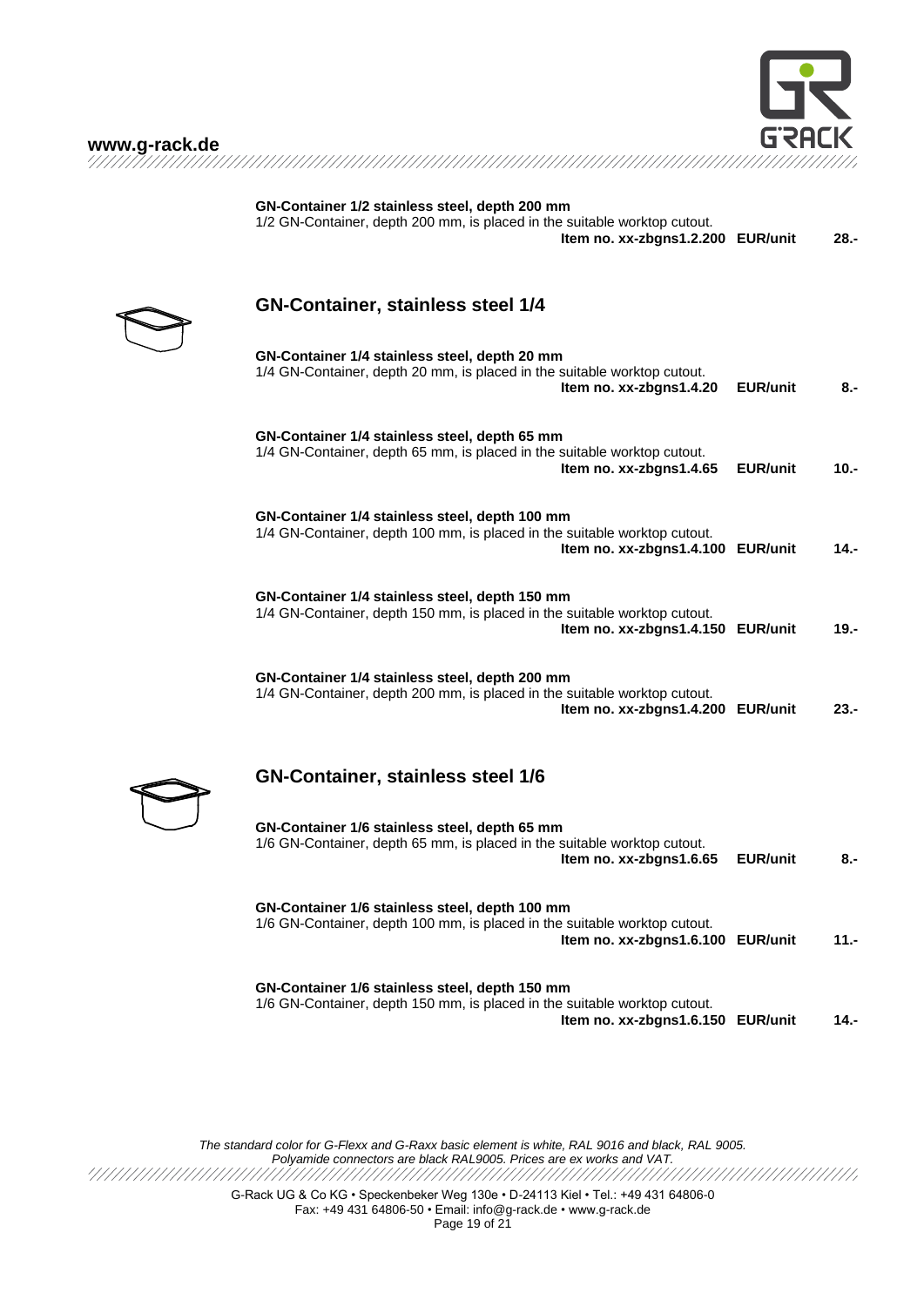

| GN-Container 1/6 stainless steel, depth 200 mm<br>1/6 GN-Container, depth 200 mm, is placed in the suitable worktop cutout.<br>Item no. xx-zbgns1.6.200 EUR/unit |                 | 17.-    |
|------------------------------------------------------------------------------------------------------------------------------------------------------------------|-----------------|---------|
| <b>GN-Container, stainless steel 1/9</b>                                                                                                                         |                 |         |
| GN-Container 1/9 stainless steel, depth 65 mm<br>1/9 GN-Container, depth 65 mm, is placed in the suitable worktop cutout.<br>Item no. xx-zbgns1.9.65             | <b>EUR/unit</b> | 6.-     |
| GN-Container 1/9 stainless steel, depth 100 mm<br>1/9 GN-Container, depth 100 mm, is placed in the suitable worktop cutout.<br>Item no. xx-zbgns1.9.100 EUR/unit |                 | 9.-     |
| GN-Container 1/9 stainless steel, depth 150 mm<br>1/9 GN-Container, depth 150 mm, is placed in the suitable worktop cutout.<br>Item no. xx-zbgns1.9.150 EUR/unit |                 | $11. -$ |
| <b>GN-Container, stainless steel 2/4</b>                                                                                                                         |                 |         |
| GN-Container 2/4 stainless steel, depth 40 mm<br>2/4 GN-Container, depth 40 mm, is placed in the suitable worktop cutout.<br>Item no. xx-zbgns2.4.40             | <b>EUR/unit</b> | $17. -$ |
| GN-Container 2/4 stainless steel, depth 65 mm<br>2/4 GN-Container, depth 65 mm, is placed in the suitable worktop cutout.<br>Item no. xx-zbgns2.4.65             | <b>EUR/unit</b> | 19.-    |
| GN-Container 2/4 stainless steel, depth 100 mm<br>2/4 GN-Container, depth 100 mm, is placed in the suitable worktop cutout.<br>Item no. xx-zbgns2.4.100 EUR/unit |                 | $26. -$ |
| GN-Container 2/4 stainless steel, depth 150 mm<br>2/4 GN-Container, depth 150 mm, is placed in the suitable worktop cutout.<br>Item no. xx-zbgns2.4.150 EUR/unit |                 | $29. -$ |

*The standard color for G-Flexx and G-Raxx basic element is white, RAL 9016 and black, RAL 9005. Polyamide connectors are black RAL9005. Prices are ex works and VAT.* ///// ///////////